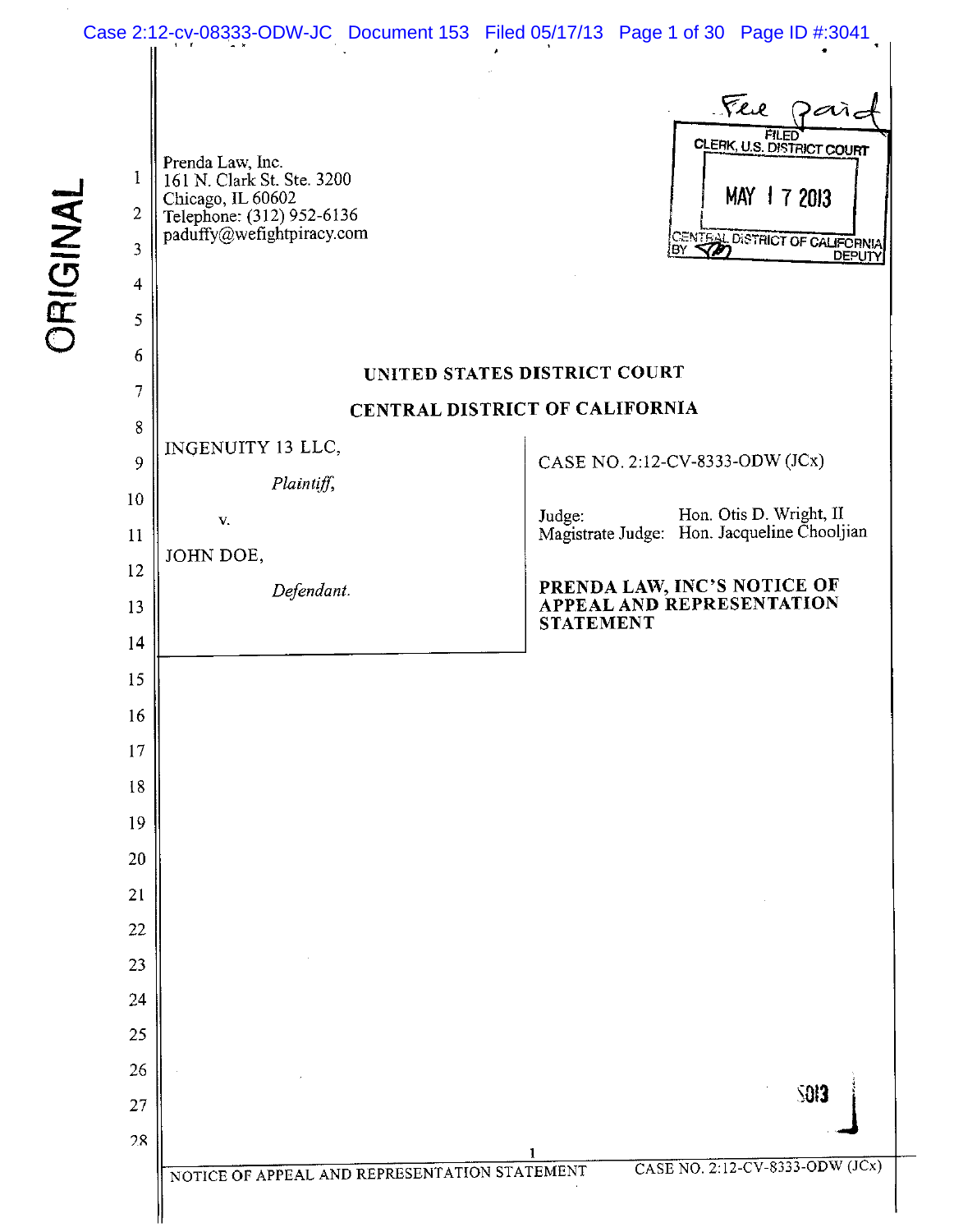| 1                       | <b>NOTICE OF APPEAL</b>                                                                          |  |  |
|-------------------------|--------------------------------------------------------------------------------------------------|--|--|
| $\boldsymbol{2}$        | NOTICE IS HEREBY GIVEN that Prenda Law, Inc. hereby appeals to the United                        |  |  |
| $\overline{\mathbf{3}}$ | States Court of Appeals for the Ninth Circuit from: (1) the Court's May 6, 2013 Order Issuing    |  |  |
| 4                       | Sanctions (ECF No. 130), attached as Exhibit A; (2) the Court's Order Granting Request for Leave |  |  |
| 5                       | to File a Reply (ECF No. 116) attached as Exhibit B; (3) the Court's March 14, 2013 Order to     |  |  |
| 6                       | show cause (ECF No. 86) (amending and incorporating ECF No. 48) attached as Exhibit C; and (4)   |  |  |
| 7                       | the Court's Order to appear (ECF No. 66) attached as Exhibit D.                                  |  |  |
| 8                       |                                                                                                  |  |  |
| 9                       | Respectfully submitted,                                                                          |  |  |
| 10                      | AI a sifi<br>DATED: May 17, 2013                                                                 |  |  |
| 11                      | Paul Duffy                                                                                       |  |  |
| 12                      | On Behalf of Prenda Law, Inc.<br>161 N. Clark St. Ste. 3200                                      |  |  |
| 13                      | Chicago, IL 60602<br>Telephone: (312) 952-6136                                                   |  |  |
| 14                      | paduffy@wefightpiracy.com                                                                        |  |  |
| 15                      |                                                                                                  |  |  |
| 16                      |                                                                                                  |  |  |
| 17                      |                                                                                                  |  |  |
| 18                      |                                                                                                  |  |  |
| 19                      |                                                                                                  |  |  |
| 20                      |                                                                                                  |  |  |
| 21                      |                                                                                                  |  |  |
| 22                      |                                                                                                  |  |  |
| 23                      |                                                                                                  |  |  |
| 24                      |                                                                                                  |  |  |
| 25                      |                                                                                                  |  |  |
| 26                      |                                                                                                  |  |  |
| 27                      |                                                                                                  |  |  |
| 28                      | 2                                                                                                |  |  |
|                         | CASE NO. 2:12-CV-8333-ODW (JCx)<br>NOTICE OF APPEAL AND REPRESENTATION STATEMENT                 |  |  |
|                         |                                                                                                  |  |  |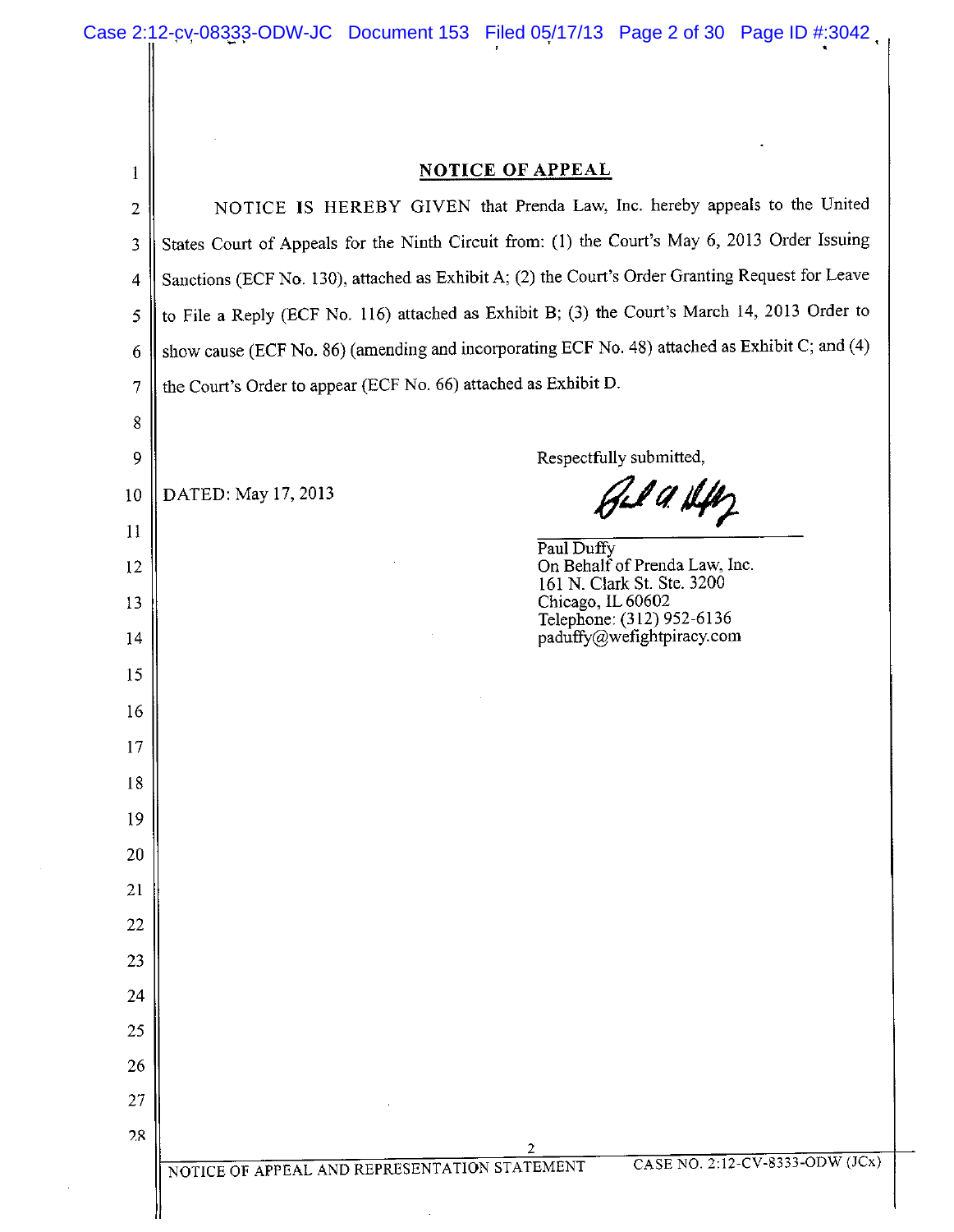$\mathbf{1}$ 

#### REPRESENTATION STATEMENT

| $\overline{2}$ | Pursuant to Rule 12(b) of the Federal Rules of Appellate Procedure and Circuit Rule 3-2(b),           |                                                               |  |
|----------------|-------------------------------------------------------------------------------------------------------|---------------------------------------------------------------|--|
| 3              | Prenda Law, Inc. submits this Representation Statement. The following list identifies all parties to  |                                                               |  |
| 4              | the action and all persons and entities affected by the orders appealed from, and it identifies their |                                                               |  |
| 5              | respective counsel by name, firm, address, telephone number, and e-mail, where appropriate:           |                                                               |  |
| 6              |                                                                                                       |                                                               |  |
| 7              | <b>PARTIES</b><br>Non-Party Prenda Law, Inc.                                                          | <b>COUNSEL OF RECORD</b><br>Heather L. Rosing, Bar No. 183986 |  |
| 8              |                                                                                                       | David M. Majchrzak, Bar No. 220860<br>Klinedinst PC           |  |
| 9              |                                                                                                       | 501 West Broadway, Suite 600                                  |  |
| 10             |                                                                                                       | San Diego, California 92101<br>Telephone: (619) 239-8131      |  |
| 11             |                                                                                                       | Fax: (619) 238-8707<br>e-mail: hrosing@klinedinstlaw.com      |  |
| 12             |                                                                                                       | e-mail: dmajchrzak@klinedinstlaw.com                          |  |
|                | Plaintiff Ingenuity13, LLC and                                                                        | Brett L. Gibbs, Esq. $(SBN 251000)$                           |  |
| 13<br>14       | related-case Plaintiff AF Holdings, LLC                                                               | 38 Miller Avenue, Suite 263<br>Mill Valley, CA 94941          |  |
|                |                                                                                                       | 415-325-5900<br>blgibbs@wefightpiracy.com                     |  |
| 15             | Non-Party Putative John Doe                                                                           | Morgan Pietz (SBN 260629)                                     |  |
| 16             |                                                                                                       | The Pietz Law Firm<br>3770 Highland Ave., Ste. 206            |  |
| 17             |                                                                                                       | Manhattan Beach, CA 90266<br>mpietz@pietzlawfirm.com          |  |
| 18             |                                                                                                       | Telephone: (310) 424-5557<br>Facsimile: (310)546-5301         |  |
| 19             |                                                                                                       |                                                               |  |
| 20             |                                                                                                       | Nicholas Ranallo<br>371 Dogwood Way                           |  |
| 21             |                                                                                                       | Boulder Creek, CA 95006<br>nick@ranallolawoffice.com          |  |
| 22             |                                                                                                       | Telephone: (831) 703-4011<br>Fax: (831) 533-5703              |  |
| 23             |                                                                                                       |                                                               |  |
| 24             |                                                                                                       |                                                               |  |
| 25             |                                                                                                       |                                                               |  |
| 26             |                                                                                                       |                                                               |  |
| 27             |                                                                                                       |                                                               |  |
|                |                                                                                                       |                                                               |  |
| 28             | NOTICE OF APPEAL AND REPRESENTATION STATEMENT                                                         | 3<br>$\overline{CASE}$ NO. 2:12-CV-8333-ODW (JCx)             |  |
|                |                                                                                                       |                                                               |  |
|                |                                                                                                       |                                                               |  |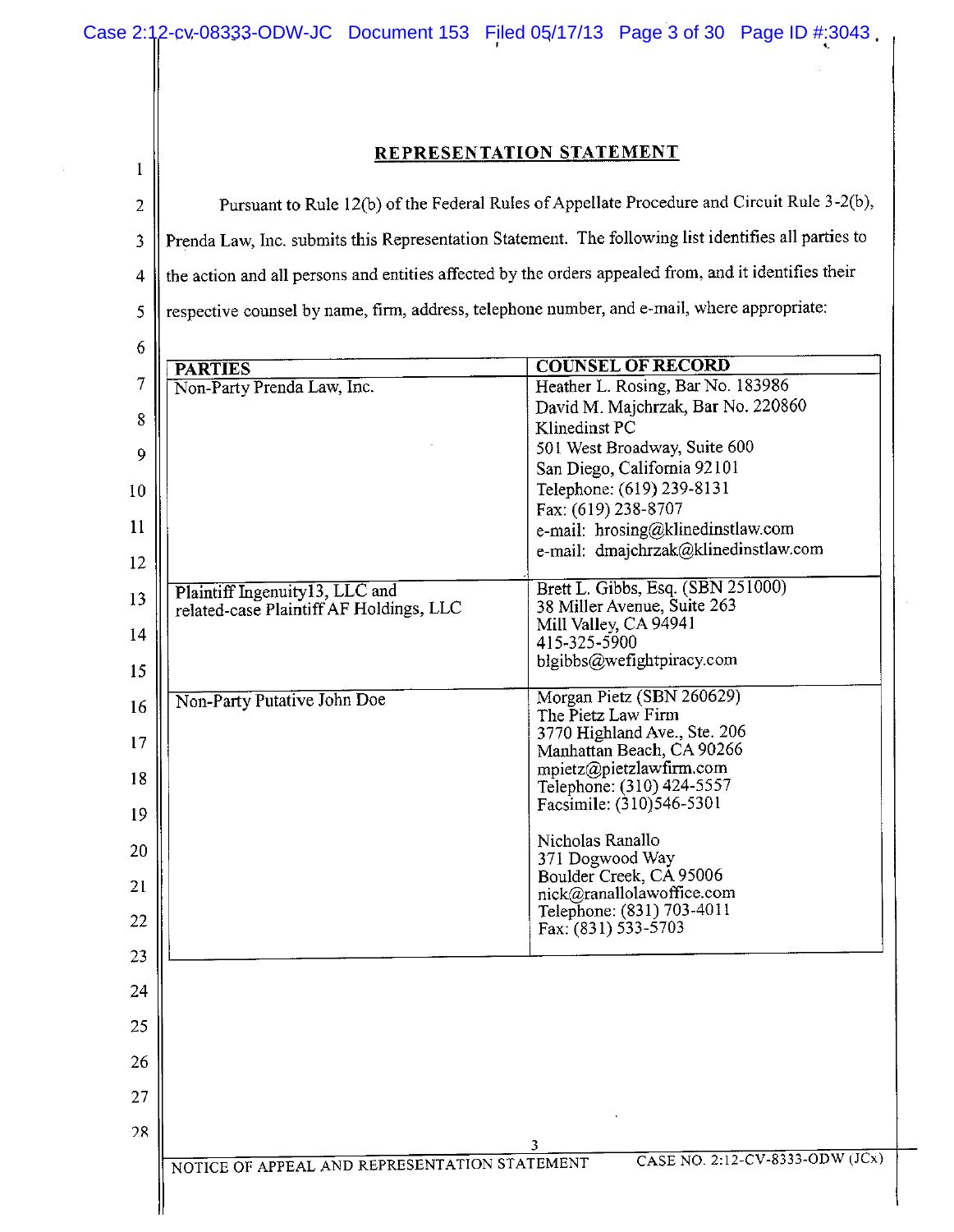|                                                                      | UNITED STATES DISTRICT COURT                                                                    |
|----------------------------------------------------------------------|-------------------------------------------------------------------------------------------------|
|                                                                      |                                                                                                 |
|                                                                      | CENTRAL DISTRICT OF CALIFORNIA                                                                  |
| INGENUITY 13 LLC,                                                    | CASE NO. 2:12-CV-8333-ODW (JCx)                                                                 |
| Plaintiff,                                                           |                                                                                                 |
| V,                                                                   | Hon. Otis D. Wright, II<br>Judge:                                                               |
| JOHN DOE,                                                            | Magistrate Judge: Hon. Jacqueline Chooljian                                                     |
|                                                                      | <b>CERTIFICATE OF SERVICE</b>                                                                   |
| Defendant.                                                           |                                                                                                 |
|                                                                      |                                                                                                 |
| IT IS HEREBY CERTIFIED THAT:                                         |                                                                                                 |
|                                                                      | I, the undersigned, am a citizen of the United States and am at least eighteen years of age.    |
|                                                                      | My business address is 161 N. Clark St. Ste. 3200, Chicago, IL 60601. I have caused service of: |
|                                                                      | PRENDA LAW, INC'S NOTICE OF APPEAL<br>AND REPRESENTATION STATEMENT                              |
| On the following parties via U.S. Mail first-class, postage prepaid: |                                                                                                 |
|                                                                      |                                                                                                 |
| <b>PARTIES</b>                                                       | <b>COUNSEL OF RECORD</b>                                                                        |
| Non-Party Prenda Law, Inc.                                           | Heather L. Rosing, Bar No. 183986<br>David M. Majchrzak, Bar No. 220860                         |
|                                                                      | Klinedinst PC                                                                                   |
|                                                                      | 501 West Broadway, Suite 600                                                                    |
|                                                                      | San Diego, California 92101                                                                     |
|                                                                      | Telephone: (619) 239-8131<br>Fax: (619) 238-8707                                                |
|                                                                      | e-mail: hrosing@klinedinstlaw.com                                                               |
|                                                                      | e-mail: dmajchrzak@klinedinstlaw.com                                                            |
| Plaintiff Ingenuity13, LLC and                                       | Brett L. Gibbs, Esq. (SBN 251000)                                                               |
| related-case Plaintiff AF Holdings, LLC                              | 38 Miller Avenue, Suite 263<br>Mill Valley, CA 94941                                            |
|                                                                      | 415-325-5900                                                                                    |
|                                                                      | $b$ lgibbs@wefightpiracy.com                                                                    |
|                                                                      | Morgan Pietz (SBN 260629)                                                                       |
| Non-Party Putative John Doe                                          |                                                                                                 |
|                                                                      | The Pietz Law Firm                                                                              |
|                                                                      | 3770 Highland Ave., Ste. 206<br>Manhattan Beach, CA 90266                                       |
|                                                                      | mpietz@pietzlawfirm.com                                                                         |
|                                                                      | Telephone: (310) 424-5557<br>Facsimile: (310)546-5301                                           |
|                                                                      | Nicholas Ranallo                                                                                |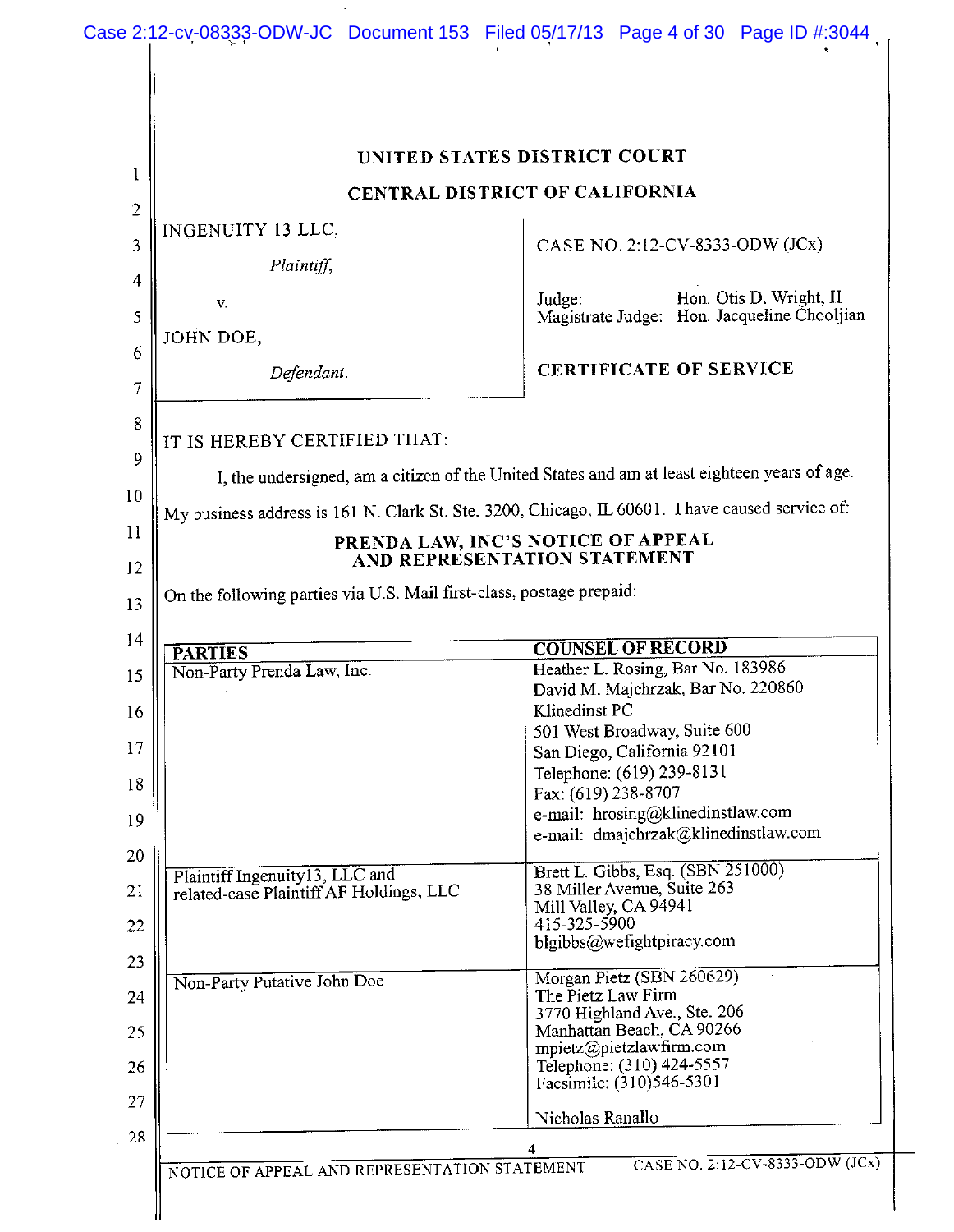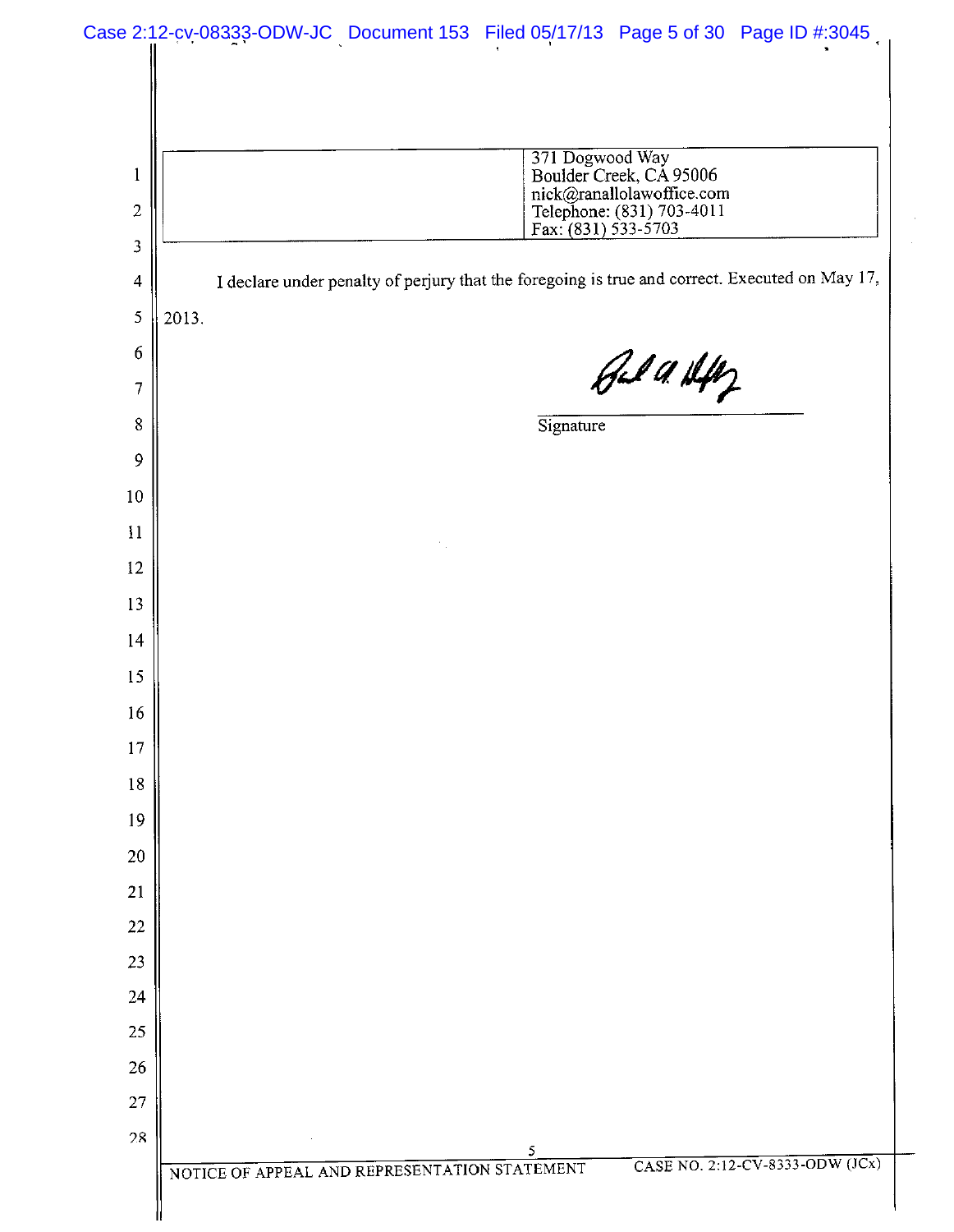Case 2:12-cv-08333-ODW-JC Document 153 Filed 05/17/13 Page 6 of 30 Page ID #:3046

 $\alpha = \alpha$  .

 $\sim$   $\mu$  .

 $\sim 10^{-10}$ 

 $\sim 10^{11}$  km  $^{-1}$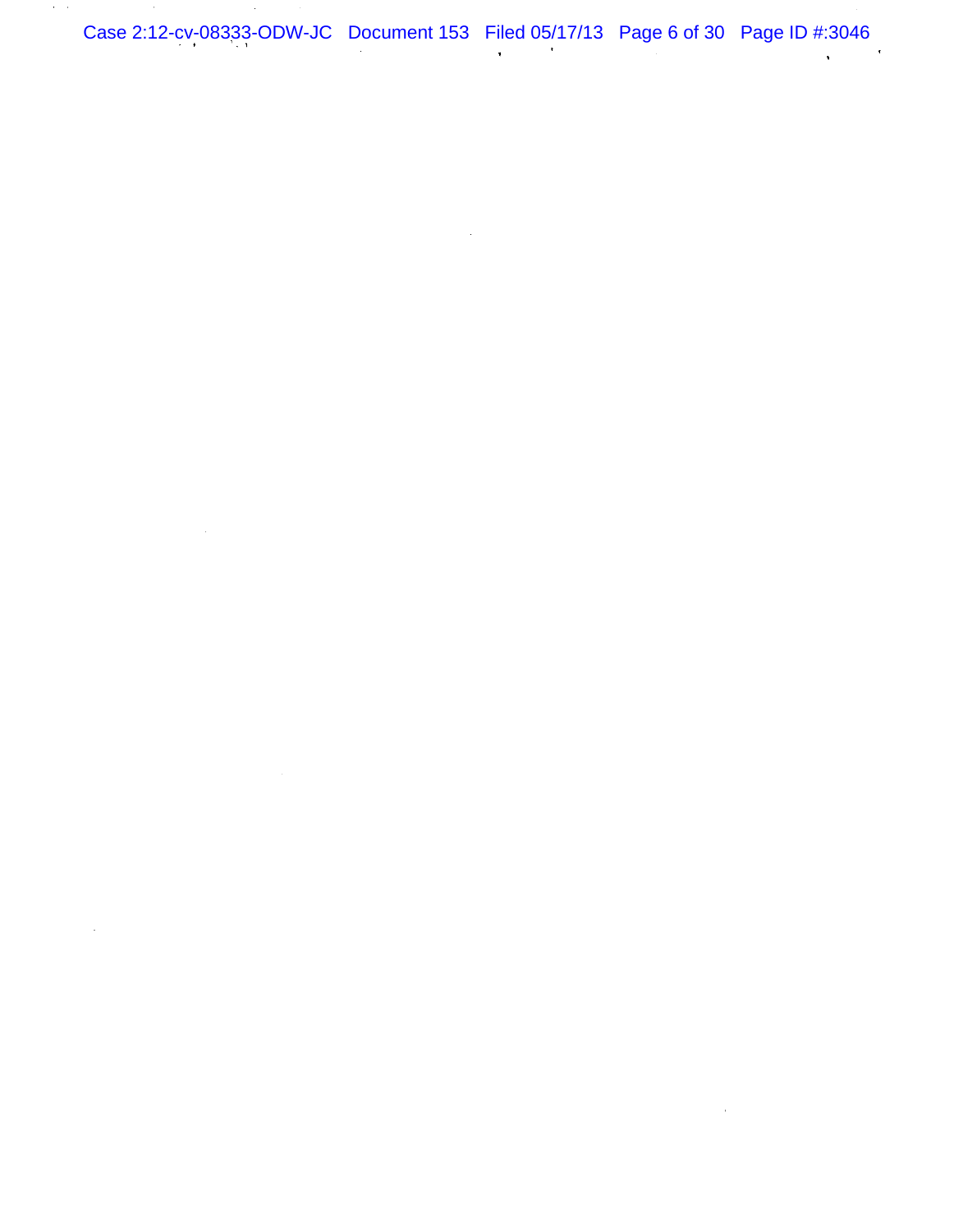Case 2:12-cv-08333-ODW-JC Document 153 Filed 05/17/13 Page 7 of 30 Page ID #:3047

# **EXHIBIT A**

### Case No.: 2:12-cv-08333-ODW-JC

# Dkt. Entry 130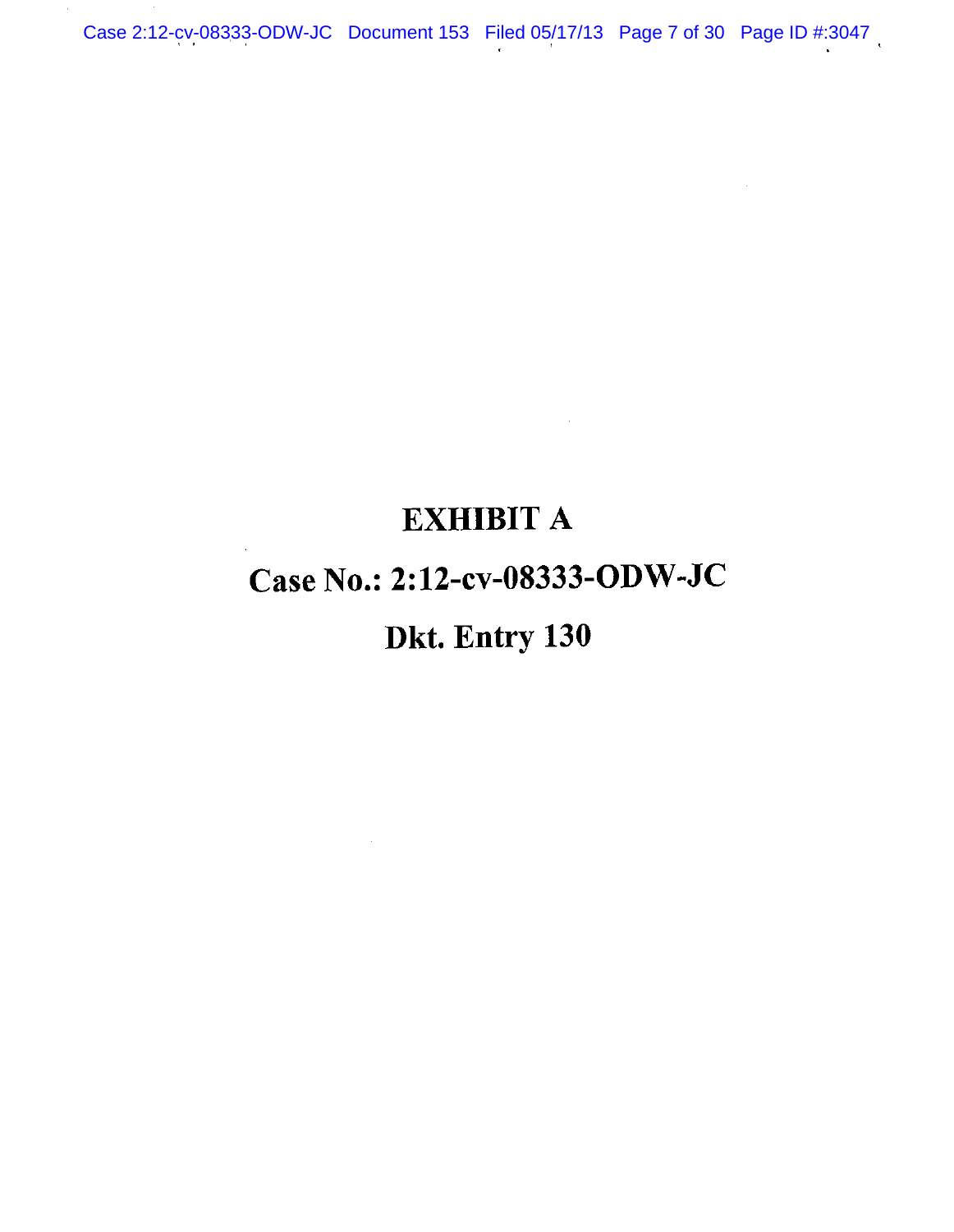|                | Case 2:12-cv-08333-ODW-JC Document 153 Filed 05/17/13 Page 8 of 30 Page ID #:3048                                                                                                                                                                                                         |  |                                |   |
|----------------|-------------------------------------------------------------------------------------------------------------------------------------------------------------------------------------------------------------------------------------------------------------------------------------------|--|--------------------------------|---|
|                | Case 2:12-cv-08333-ODW-JC Document 130 Filed 05/06/13 Page 1 of 11 Page ID #:2889                                                                                                                                                                                                         |  |                                |   |
|                |                                                                                                                                                                                                                                                                                           |  |                                |   |
|                |                                                                                                                                                                                                                                                                                           |  |                                | O |
| ł              |                                                                                                                                                                                                                                                                                           |  |                                |   |
| $\overline{2}$ |                                                                                                                                                                                                                                                                                           |  |                                |   |
| 3              |                                                                                                                                                                                                                                                                                           |  |                                |   |
| 4              |                                                                                                                                                                                                                                                                                           |  |                                |   |
| 5<br>6         |                                                                                                                                                                                                                                                                                           |  |                                |   |
| 7              |                                                                                                                                                                                                                                                                                           |  |                                |   |
| 8              | UNITED STATES DISTRICT COURT                                                                                                                                                                                                                                                              |  |                                |   |
| 9              | CENTRAL DISTRICT OF CALIFORNIA                                                                                                                                                                                                                                                            |  |                                |   |
| 10             |                                                                                                                                                                                                                                                                                           |  |                                |   |
| 11             | INGENUITY 13 LLC,                                                                                                                                                                                                                                                                         |  | Case No. 2:12-cv-8333-ODW(JCx) |   |
| 12             | Plaintiff,                                                                                                                                                                                                                                                                                |  | <b>ORDER ISSUING SANCTIONS</b> |   |
| 13             | v.<br>JOHN DOE,                                                                                                                                                                                                                                                                           |  |                                |   |
| 14             | Defendant.                                                                                                                                                                                                                                                                                |  |                                |   |
| 15             |                                                                                                                                                                                                                                                                                           |  |                                |   |
| 16             | "The needs of the many outweigh the needs of the few."<br>Spock, Star Trek II: The Wrath of Khan (1982).                                                                                                                                                                                  |  |                                |   |
| 17             | <b>INTRODUCTION</b>                                                                                                                                                                                                                                                                       |  |                                |   |
| 18             | I.                                                                                                                                                                                                                                                                                        |  |                                |   |
| 19<br>20       | Plaintiffs <sup>1</sup> have outmaneuvered the legal system. <sup>2</sup> They've discovered the<br>nexus of antiquated copyright laws, paralyzing social stigma, and unaffordable                                                                                                        |  |                                |   |
| 21             | defense costs. And they exploit this anomaly by accusing individuals of illegally                                                                                                                                                                                                         |  |                                |   |
| 22             | downloading a single pornographic video. Then they offer to settle-for a sum                                                                                                                                                                                                              |  |                                |   |
| 23             | <sup>1</sup> The term "Plaintiffs" used in this order refers to AF Holdings LLC, Ingenuity 13 LLC, as well as                                                                                                                                                                             |  |                                |   |
| 24             | related entities, individuals, and attorneys that collaborated in the underlying scheme fronted by AF                                                                                                                                                                                     |  |                                |   |
| 25             | Holdings and Ingenuity 13.<br><sup>2</sup> This order concerns conduct committed in the following related cases: AF Holdings LLC v. Doe,                                                                                                                                                  |  |                                |   |
| 26             | No. 2:12-cv-6636-ODW(JCx) (C.D. Cal. filed Aug. 1, 2012); AF Holdings LLC v. Doe, No. 2:12-cv-<br>6669-ODW(JCx) (C.D. Cal. filed Aug. 2, 2012); Ingenuity 13 LLC v. Doe, No. 2:12-cv-6662-<br>ODW(JCx) (C.D. Cal. filed Aug. 2, 2012); Ingenuity 13 LLC v. Doe, No. 2:12-cv-6668-ODW(JCx) |  |                                |   |
| 27             | (C.D. Cal. filed Aug. 2, 2012); Ingenuity 13 LLC v. Doe, No. 2:12-cv-8333-ODW(JCx) (C.D. Cal.                                                                                                                                                                                             |  |                                |   |
| 28             | filed Sept. 27, 2012).                                                                                                                                                                                                                                                                    |  |                                |   |
|                |                                                                                                                                                                                                                                                                                           |  |                                |   |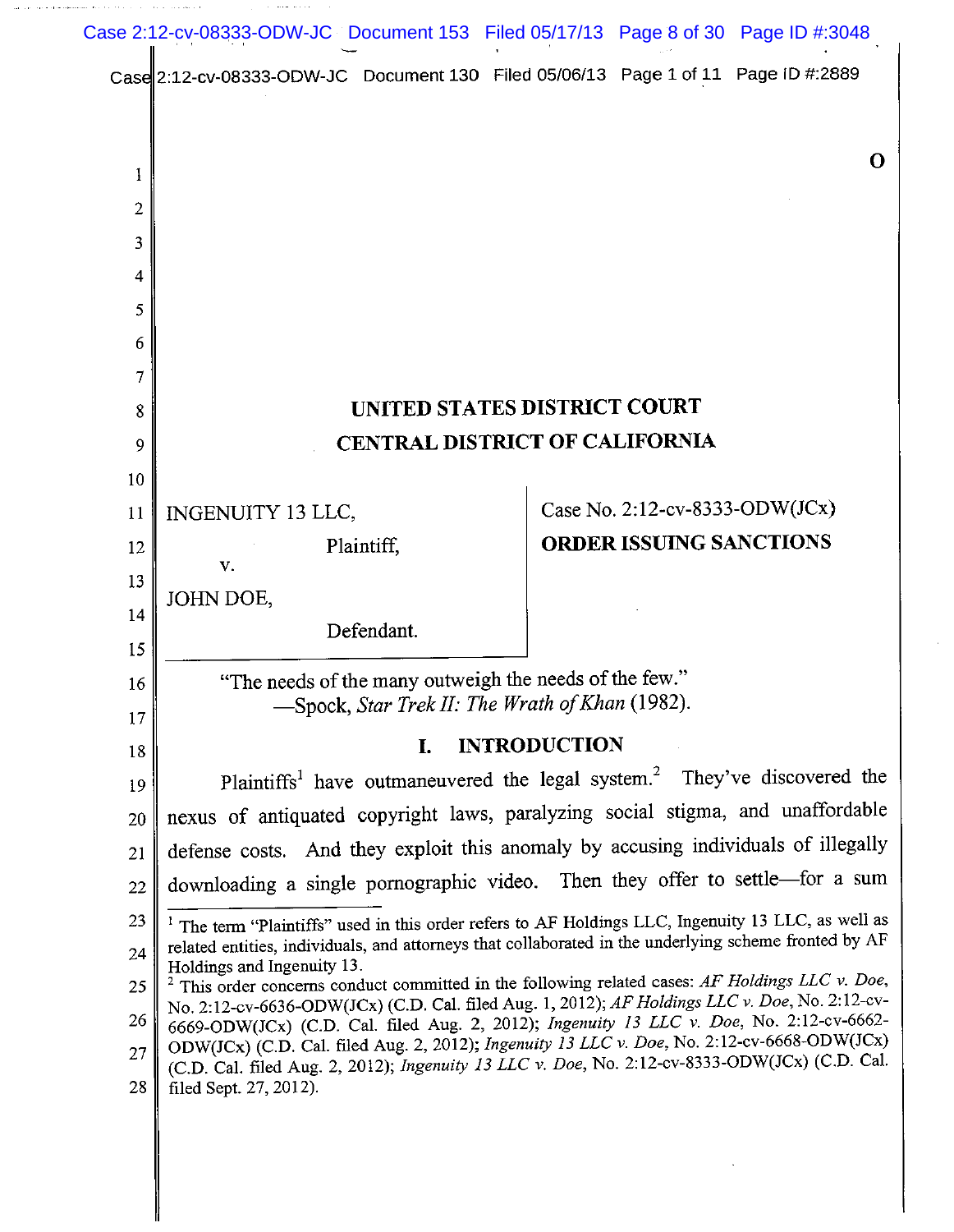Case 2:12-cv-08333-ODW-JC Document 130 Filed 05/06/13 Page 3 of 11 Page ID #:2891

of 2170 Highway 47 North, Isle, MN 56342. (ECF Nos. 66, 86.) These parties were  $\mathbf{1}$ ordered to show cause why they should not be sanctioned for their behind-the-scenes  $\overline{2}$ role in the conduct facially perpetrated by Gibbs. These parties were also ordered to  $\overline{3}$ explain the nature of their operations, relationships, and financial interests.  $\overline{4}$ 

5

#### III. **LEGAL STANDARD**

The Court has a duty to supervise the conduct of attorneys appearing before it. 6 Erickson v. Newmar Corp., 87 F.3d 298, 301 (9th Cir. 1996). The power to punish  $\overline{7}$ contempt and to coerce compliance with issued orders is based on statutes and the 8 Court's inherent authority. Int'l Union, United Mine Workers of Am. v. Bagwell, 512 9 U.S. 821, 831 (1994). Though this power must be exercised with restraint, the Court 10 has wide latitude in fashioning appropriate sanctions to fit the conduct. See Roadway 11 Express, Inc. v. Piper, 447 U.S. 752, 764-65 (1980).  $12$ 

Under the Court's inherent authority, parties and their lawyers may be 13 sanctioned for improper conduct. Fink v. Gomez, 239 F.3d 989, 991 (9th Cir. 2001). 14 This inherent power extends to a full range of litigation abuses, the litigant must have 15 engaged in bad faith or willful disobedience of a court's order. Id. at 992. Sanctions 16 under the Court's inherent authority are particularly appropriate for fraud perpetrated 17 on the court. See Chambers v. NASCO, Inc., 501 U.S. 32, 54 (1991). 18

19

#### **DISCUSSION** IV.

**Findings of fact** A. 20

Based on the evidence presented on the papers and through sworn testimony, 21 the Court finds the following facts, including those based on adverse inferences drawn 22 from Steele, Hansmeier, Duffy, and Van Den Hemel's blanket refusal to testify.<sup>3</sup> 23

Steele, Hansmeier, and Duffy ("Principals") are attorneys with shattered  $1.$ 24 law practices. Seeking easy money, they conspired to operate this enterprise and 25 26

<sup>3</sup> Even if their refusal was based on the Fifth Amendment privilege against self-incrimination, the 27 Court still may draw adverse inferences against them in this civil proceeding. Baxter v. Palmigiano, 425 U.S. 308, 318 (1976). 28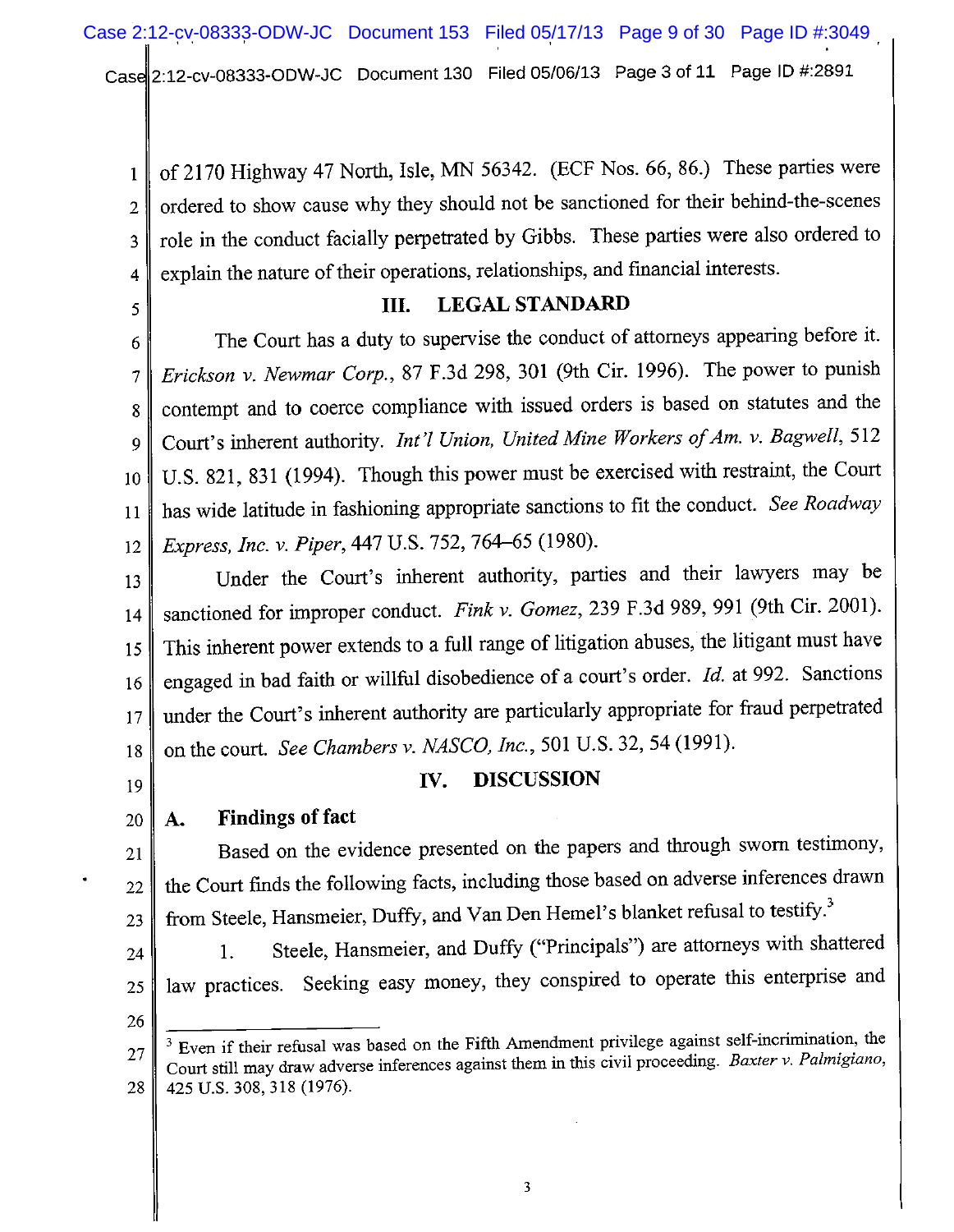Case 2:12-cv-08333-ODW-JC Document 130 Filed 05/06/13 Page 4 of 11 Page ID #:2892

formed the AF Holdings and Ingenuity 13 entities (among other fungible entities) for  $\mathbf{1}$ the sole purpose of litigating copyright-infringement lawsuits. They created these  $\overline{2}$ entities to shield the Principals from potential liability and to give an appearance of 3 legitimacy.  $\overline{4}$ 

AF Holdings and Ingenuity 13 have no assets other than several  $2.$ 5 copyrights to pornographic movies. There are no official owners or officers for these 6 two offshore entities, but the Principals are the de facto owners and officers.  $\overline{7}$ 

The Principals started their copyright-enforcement crusade in about 2010, 3. 8 through Prenda Law, which was also owned and controlled by the Principals. Their 9 litigation strategy consisted of monitoring BitTorrent download activity of their 10 copyrighted pornographic movies, recording IP addresses of the computers 11 downloading the movies, filing suit in federal court to subpoena Internet Service 12 Providers ("ISPs") for the identity of the subscribers to these IP addresses, and 13 sending cease-and-desist letters to the subscribers, offering to settle each copyright- $14$ infringement claim for about \$4,000. 15

This nationwide strategy was highly successful because of statutory- $4.$ 16 copyright damages, the pornographic subject matter, and the high cost of litigation. 17 Most defendants settled with the Principals, resulting in proceeds of millions of 18 dollars due to the numerosity of defendants. These settlement funds resided in the 19 Principals' accounts and not in accounts belonging to AF Holdings or Ingenuity 13. 20 No taxes have been paid on this income. 21

For defendants that refused to settle, the Principals engaged in vexatious 5. 22 litigation designed to coerce settlement. These lawsuits were filed using boilerplate 23 complaints based on a modicum of evidence, calculated to maximize settlement 24 profits by minimizing costs and effort. 25

The Principals have shown little desire to proceed in these lawsuits when 6. 26 faced with a determined defendant. Instead of litigating, they dismiss the case. When 27 pressed for discovery, the Principals offer only disinformation---even to the Court. 28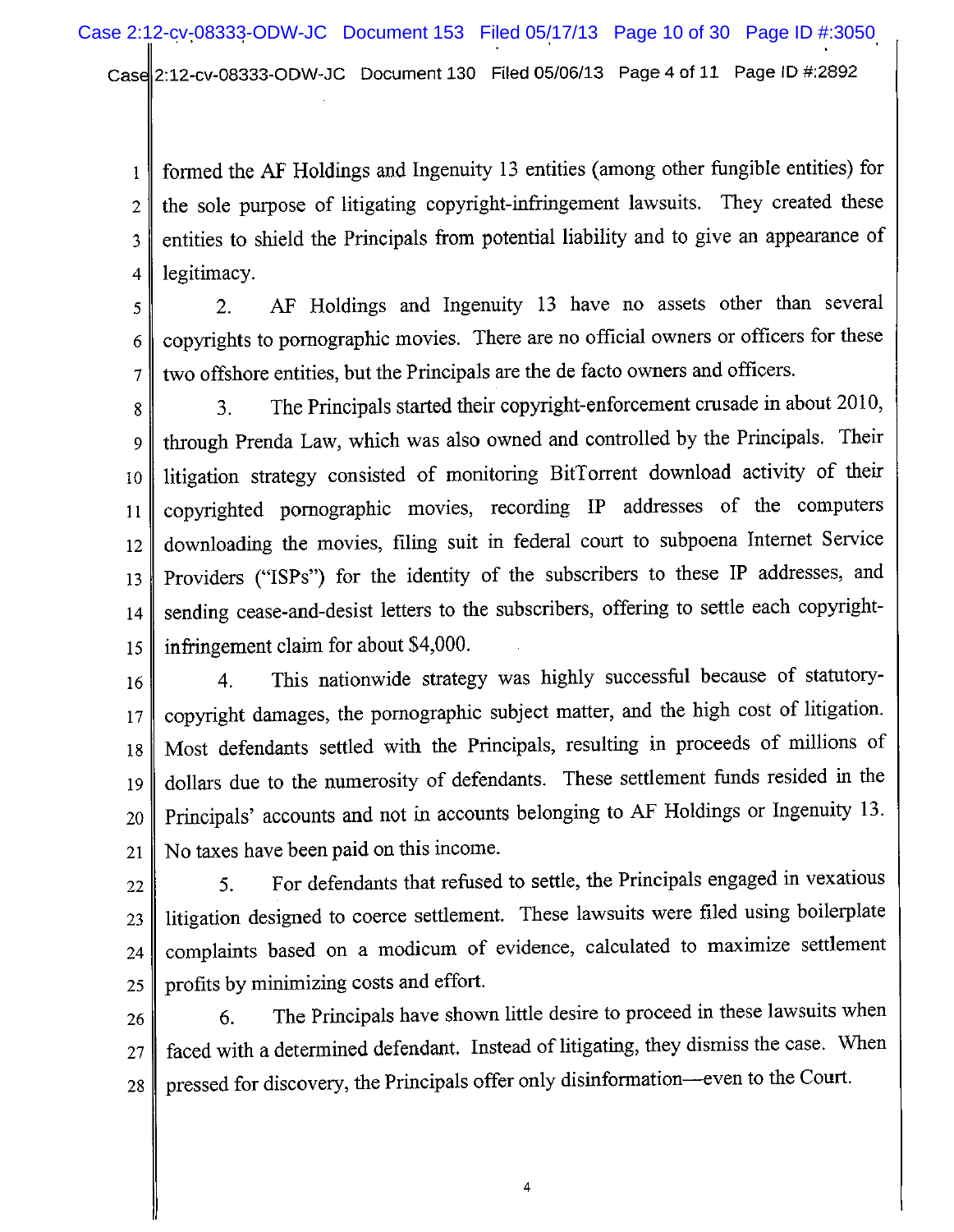The Principals have hired willing attorneys, like Gibbs, to prosecute these  $7.$  $\mathbf{1}$ cases. Though Gibbs is culpable for his own conduct before the Court, the Principals  $\overline{2}$ directed his actions. In some instances, Gibbs operated within narrow parameters 3 given to him by the Principals, whom he called "senior attorneys." 4

5

6

 $\overline{7}$ 

The Principals maintained full control over the entire copyright-litigation 8. operation. The Principals dictated the strategy to employ in each case, ordered their hired lawyers and witnesses to provide disinformation about the cases and the nature of their operation, and possessed all financial interests in the outcome of each case.

8 9

The Principals stole the identity of Alan Cooper (of 2170 Highway 47 9. North, Isle, MN 56342). The Principals fraudulently signed the copyright assignment 10 for "Popular Demand" using Alan Cooper's signature without his authorization, 11 holding him out to be an officer of AF Holdings. Alan Cooper is not an officer of AF 12 Holdings and has no affiliation with Plaintiffs other than his employment as a 13 groundskeeper for Steele. There is no other person named Alan Cooper related to AF 14 Holdings or Ingenuity 13. 15

The Principals ordered Gibbs to commit the following acts before this 10. 16 Court: file copyright-infringement complaints based on a single snapshot of Internet  $17$ activity; name individuals as defendants based on a statistical guess; and assert a 18 copyright assignment with a fraudulent signature. The Principals also instructed 19 Gibbs to prosecute these lawsuits only if they remained profitable; and to dismiss 20 them otherwise. 21

Plaintiffs have demonstrated their willingness to deceive not just this 11. 22 Court, but other courts where they have appeared. Plaintiffs' representations about 23 their operations, relationships, and financial interests have varied from feigned 24 ignorance to misstatements to outright lies. But this deception was calculated so that 25 the Court would grant Plaintiffs' early-discovery requests, thereby allowing Plaintiffs 26 to identify defendants and exact settlement proceeds from them. With these granted  $27$ requests, Plaintiffs borrow the authority of the Court to pressure settlement. 28

5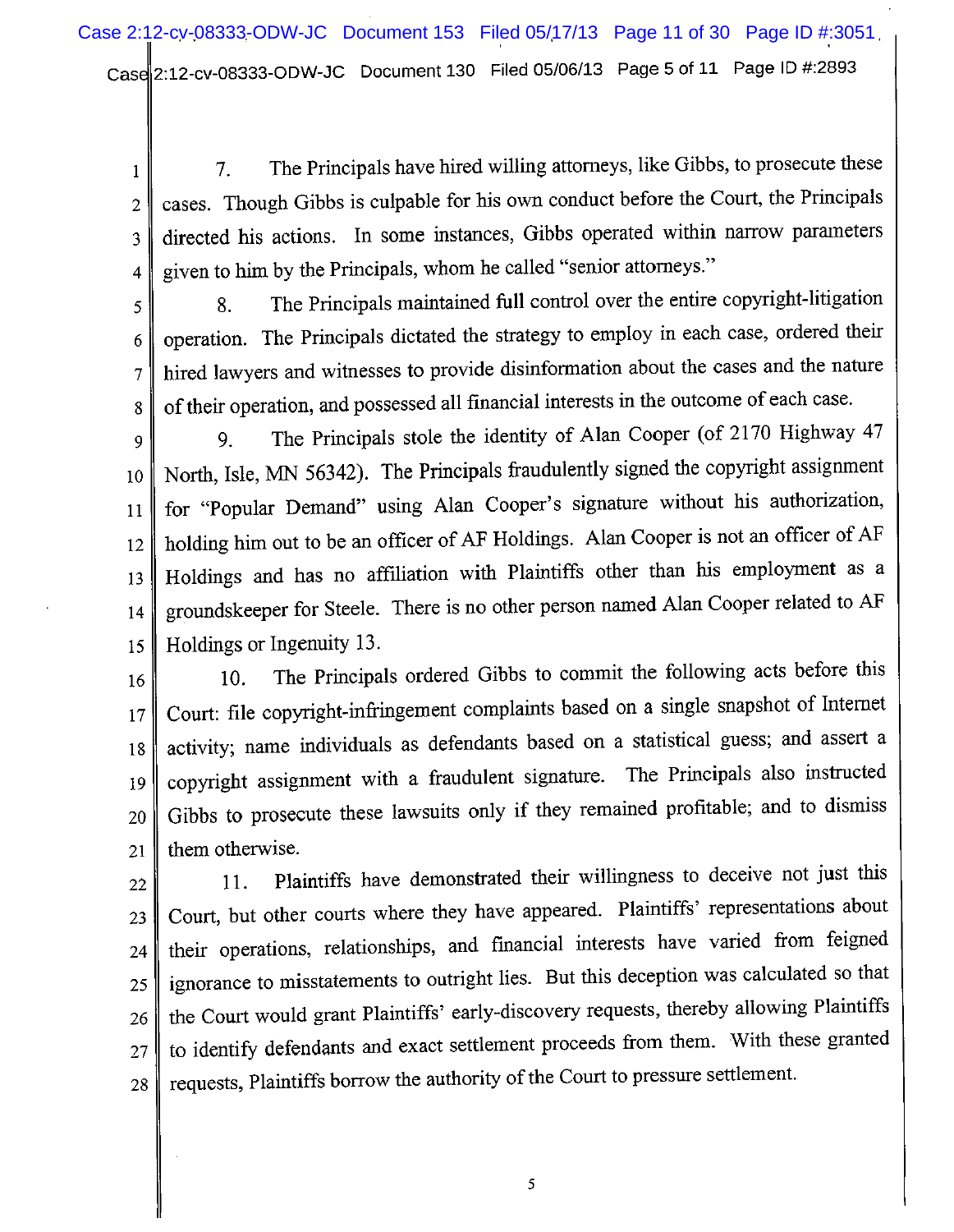#### **Sanctions B.**

Although the Court originally notified the parties that sanctions would be  $\overline{2}$ imposed under Federal Rule of Civil Procedure 11(b)(3) and Local Rule 83-3, the 3 Court finds it more appropriate to sanction the parties under its inherent authority. See  $\overline{\mathbf{4}}$ In re DeVille, 361 F.3d 539, 550 (9th Cir. 2004) ("[T]he bankruptcy court's failure to 5 specify, in advance of the disciplinary proceedings, that its inherent power was a basis 6 for those proceedings, did not serve to undercut its sanctioning authority."). The  $\overline{7}$ sanctions for Plaintiffs' misconduct are as follows. 8

9

 $\mathbf{1}$ 

#### Rule 11 sanctions  $I_{\cdot}$

The Court maintains that its prior analysis of Plaintiffs' Rule 11 violations is 10 accurate. (ECF No. 48.) Plaintiffs can only show that someone, using an IP address 11 belonging to the subscriber, was seen online in a torrent swarm. But Plaintiffs did not  $12$ conduct a sufficient investigation to determine whether that person actually 13 downloaded enough data (or even anything at all) to produce a viewable video.  $14$ Further, Plaintiffs cannot conclude whether that person spoofed the IP address, is the 15 subscriber of that IP address, or is someone else using that subscriber's Internet 16 access. Without better technology, prosecuting illegal BitTorrent activity requires 17 substantial effort in order to make a case. It is simply not economically viable to 18 properly prosecute the illegal download of a single copyrighted video. 19

Enter Plaintiffs and their cottage-industry lawsuits. Even so, the Court is not as 20 troubled by their lack of reasonable investigation as by their cover-up. Gibbs argued 21 that a deep inquiry was performed *prior* to filing. Yet these arguments are not 22 credible and do not support Gibbs's conclusions. Instead, Gibbs's arguments suggest 23 a hasty after-the-fact investigation, and a shoddy one at that. 24

For instance, Gibbs characterized Marvin Denton's property as "a very large 25 estate consisting of a gate for entry and multiple separate houses/structures on the 26 property." (ECF No. 49, at 19.) He stated this to demonstrate the improbability that 27 Denton's Wi-Fi signal could be received by someone outside the residence. But 28

6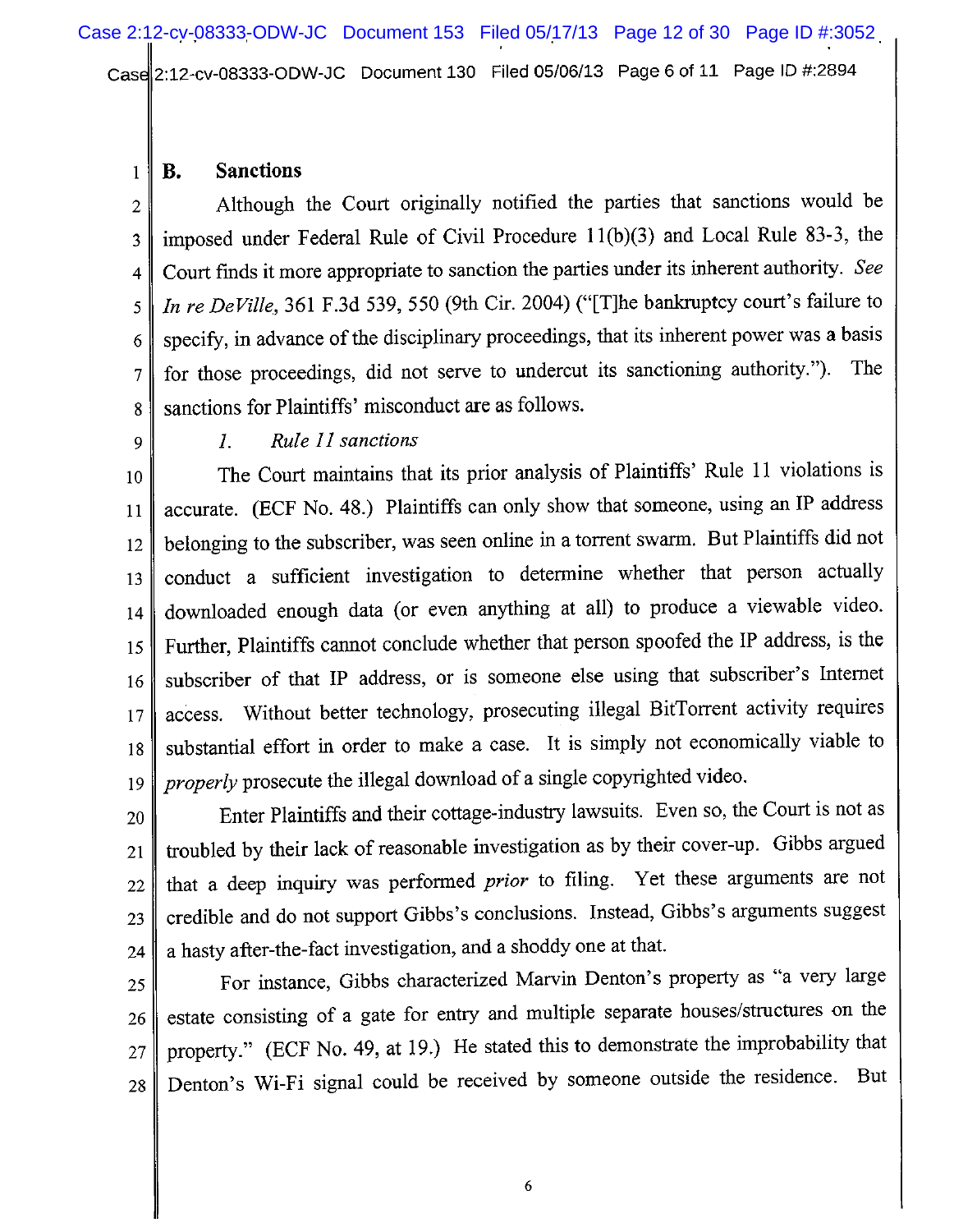

Denton's property is not a large estate; it is a small house in a closely packed  $\mathbf{1}$ residential neighborhood. There are also no gates visible.  $\overline{2}$ 



Gibbs's statement is a blatant lie. His statement resembles other statements 20 given by Plaintiffs in this and their other cases: statements that sound reasonable but 21 lack truth. Thus, the Court concludes that Gibbs, even in the face of sanctions, 22 continued to make factual misrepresentions to the Court. 23

Nevertheless, Rule 11 sanctions are inappropriate here because it is the wrong 24 sanctions vehicle at this stage of litigation. The cases have already been dismissed 25 and monetary sanctions are not available. Fed. R. Civ. P 11(c)(5)(B) (a court cannot 26 impose a monetary sanction on its own unless it issued the show-cause order before 27 voluntary dismissal). The more appropriate sanction for these Rule 11 violations is 28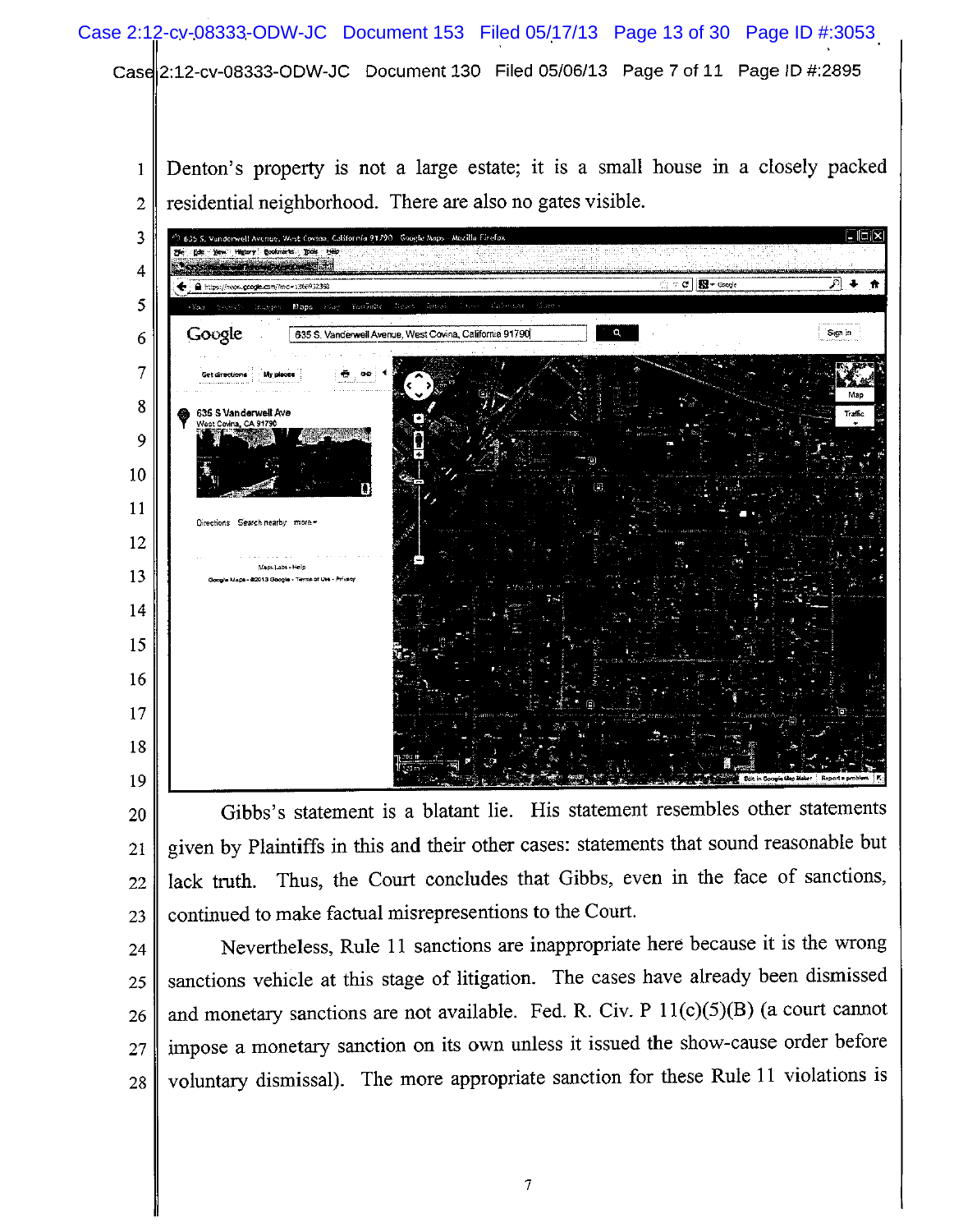Case 2:12-cv-08333-ODW-JC Document 153 Filed 05/17/13 Page 14 of 30 Page ID #:3054

Case 2:12-cv-08333-ODW-JC Document 130 Filed 05/06/13 Page 8 of 11 Page ID #:2896

what the Court had already imposed: denial of requests for early discovery. (ECF  $\mathbf{1}$  $\overline{2}$ No. 28.)

 $\overline{3}$ 

#### Sanctions under the Court's inherent authority  $2.$

In addition to Gibbs's misrepresentations, there is the matter of the ignored  $\overline{4}$ Court Order vacating early discovery. (ECF No. 28.) The evidence does not show 5 that the Order was ignored because of miscommunication among Plaintiffs. The 6 Order was purposely ignored—hoping that the ISPs were unaware of the vacatur and  $\overline{7}$ would turn over the requested subscriber information. 8

Then there is the Alan Cooper forgery. Although a recipient of a copyright 9 assignment need not sign the document, a forgery is still a forgery. And trying to pass  $10<sup>10</sup>$ that forged document by the Court smacks of fraud. Unfortunately, other than these 11 specific instances of fraud, the Court cannot make more detailed findings of fraud.  $12$ 

Nevertheless, it is clear that the Principals' enterprise relies on deception. Part 13 of that ploy requires cooperation from the courts, which could only be achieved 14 through deception. In other words, if the Principals assigned the copyright to 15 themselves, brought suit in their own names, and disclosed that they had the sole 16 financial interest in the suit, a court would scrutinize their conduct from the outset.  $17$ But by being less than forthcoming, they defrauded the Court. They anticipated that 18 the Court would blindly approve their early-discovery requests, thereby opening the 19 door to more settlement proceeds. 20

The Principals also obfuscate other facts, especially those concerning their 21 The Principals' web of operations, relationships, and financial interests. 22 disinformation is so vast that the Principals cannot keep track—their explanations of 23 their operations, relationships, and financial interests constantly vary. This makes it 24 difficult for the Court to make a concrete determination. 25

Still, the Court adopts as its finding the following chart detailing Plaintiffs' 26 relationships. Though incomplete, this chart is about as accurate as possible given 27 Plaintiffs' obfuscation. 28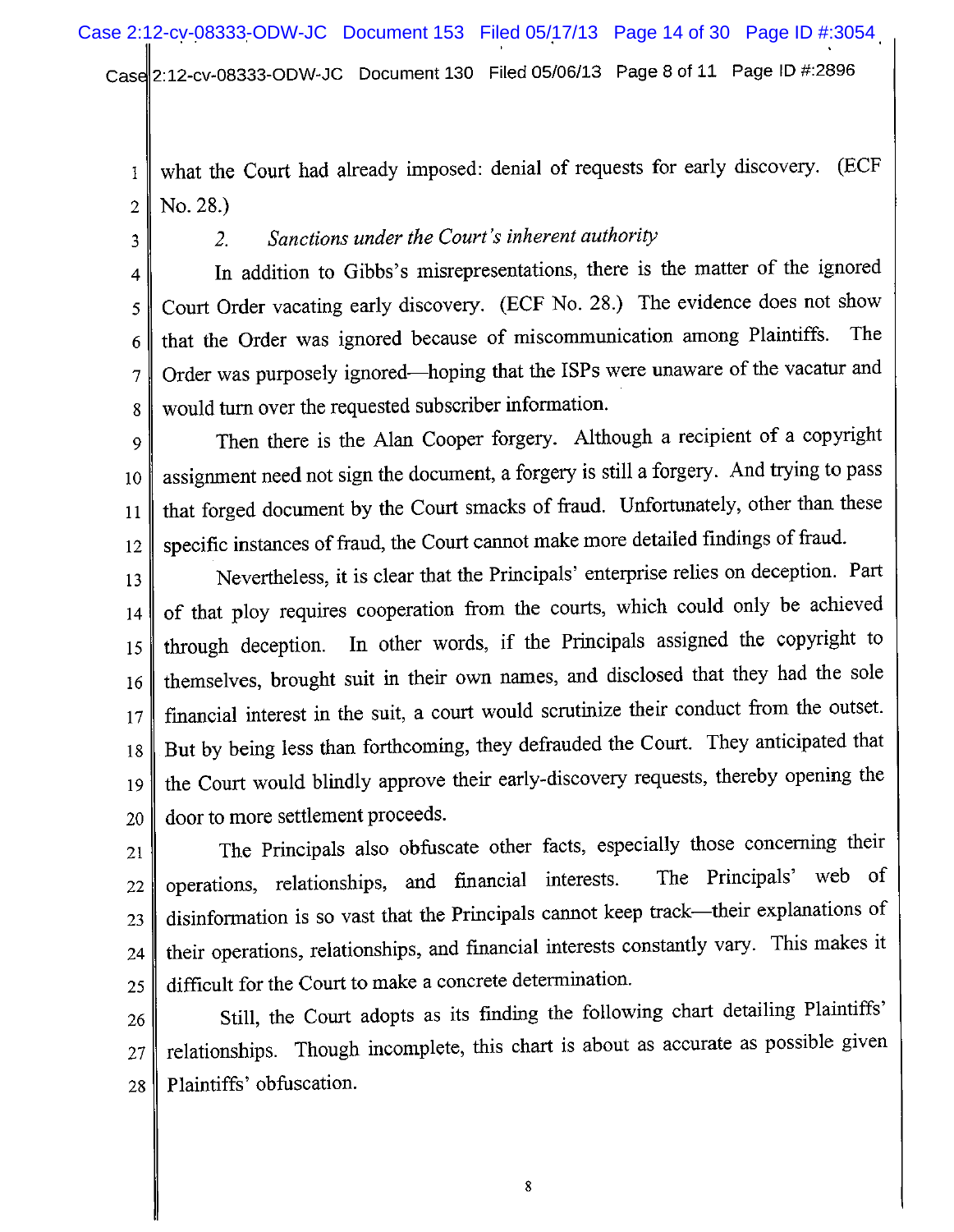

As for Van Den Hemel, Lutz, and Hansemeier, they are not without fault even 18 though they acted under orders from the Principals. They were not merely 19 assimilated; they knowingly participated in this scheme, reaping the benefits when the 20 going was good. Even so, their status as non-attorneys and non-parties severely limits 21 the sanctions that could be levied against them. 22

Despite these findings, the Court deems these findings insufficient to support a 23 large monetary sanction-a seven-digit sanction adequate to deter Plaintiffs from 24 continuing their profitable enterprise. Even if the Court enters such a sanction, it is 25 certain that Plaintiffs will transfer out their settlement proceeds and plead paucity. 26 Yet Plaintiffs' bad-faith conduct supports other more fitting sanctions. 27

 $111$ 28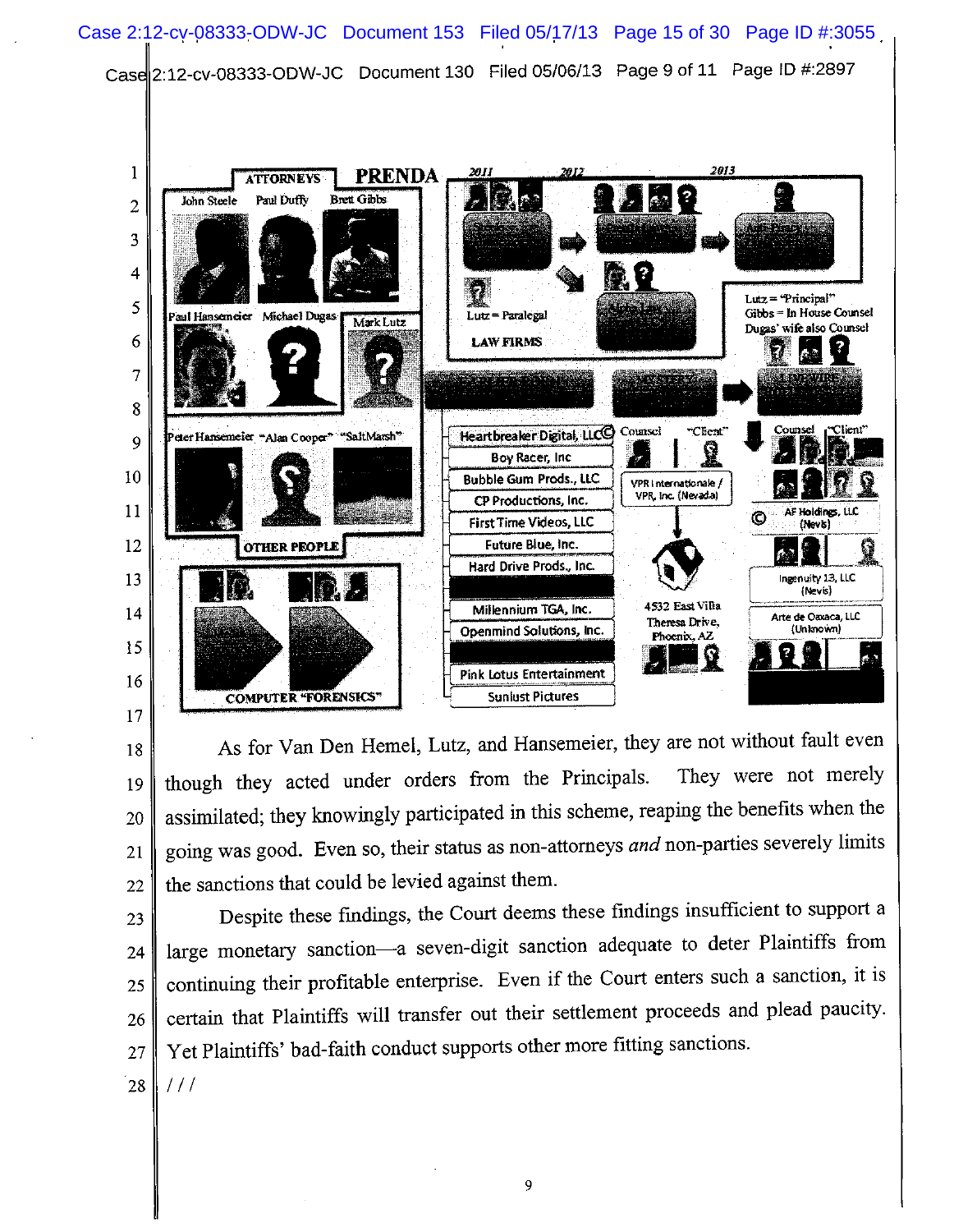Case 2:12-cv-08333-ODW-JC Document 130 Filed 05/06/13 Page 10 of 11 Page ID #:2898

First, an award of attorney's fees to Defendants is appropriate. This award  $\mathbf{1}$ compensates them for expenses incurred in this vexatious lawsuit, especially for their  $\overline{2}$ efforts in countering and revealing the fraud perpetrated by Plaintiffs. 3

 $\overline{4}$ 

So far, only Morgan Pietz and Nicholas Ranallo have appeared.<sup>4</sup> Upon review, the Court finds Pietz's expenditure of 120.5 hours at an hourly rate of \$300 reasonable 5 based on his experience, work quality, and quantity of necessary papers filed with the 6 Court. (ECF No. 102.) Although many of these hours were spent after the case was  $\overline{7}$ dismissed, these hours were spent in connection with the sanction hearings—time well 8 Similarly, the attorney's fees and costs incurred by Ranallo also appear spent. 9 reasonable. 10

Therefore, the Court awards attorney's fees and costs in the sum of \$40,659.86 11 to Doe: \$36,150.00 for Pietz's attorney's fees; \$1,950.00 for Ranallo's attorney's fees;  $12$ \$2,226.26 for Pietz's costs; and \$333.60 for Ranallo's costs. As a punitive measure, 13 the Court doubles this award, yielding \$81,319.72.<sup>5</sup> This punitive multiplier is  $14$ justified by Plaintiffs' brazen misconduct and relentless fraud. The Principals, AF 15 Holdings, Ingenuity 13, Prenda Law, and Gibbs are liable for this sum jointly and 16 severally, and shall pay this sum within 14 days of this order. 17

Second, there is little doubt that that Steele, Hansmeier, Duffy, Gibbs suffer 18 from a form of moral turpitude unbecoming of an officer of the court. To this end, the 19 Court will refer them to their respective state and federal bars. 20

Third, though Plaintiffs boldly probe the outskirts of law, the only enterprise 21 they resemble is RICO. The federal agency eleven decks up is familiar with their 22 prime directive and will gladly refit them for their next voyage. The Court will refer 23 this matter to the United States Attorney for the Central District of California. The 24 will also refer this matter to the Criminal Investigation Division of the Internal 25

26

<sup>&</sup>lt;sup>4</sup> They appeared on behalf of the Doe Defendant in the case Ingenuity 13 LLC v. Doe, No. 2:12-cv-27 8333-ODW(JCx) (C.D. Cal. filed Sept. 27, 2012).

<sup>&</sup>lt;sup>5</sup> This punitive portion is calculated to be just below the cost of an effective appeal. 28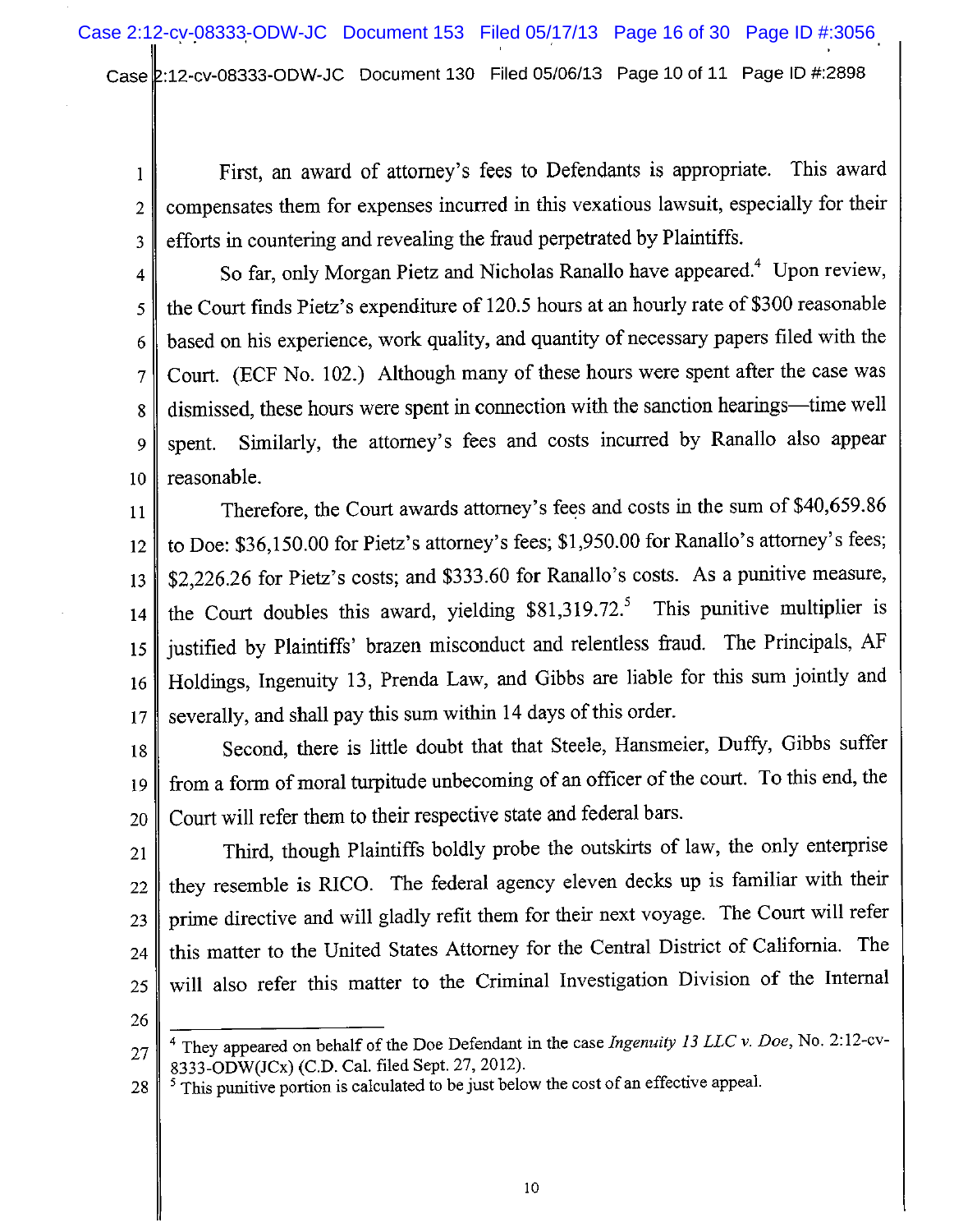Case 2:12-cv-08333-ODW-JC Document 153 Filed 05/17/13 Page 17 of 30 Page ID #:3057 Case 2:12-cv-08333-ODW-JC Document 130 Filed 05/06/13 Page 11 of 11 Page ID #:2899

Revenue Service and will notify all judges before whom these attorneys have pending  $\mathbf{1}$ cases. For the sake of completeness, the Court requests Pietz to assist by filing a  $\overline{2}$ report, within 14 days, containing contact information for: (1) every bar (state and  $\overline{\mathbf{3}}$ federal) where these attorneys are admitted to practice; and (2) every judge before  $\overline{4}$ whom these attorneys have pending cases. 5

6

9

15

16

17

18

19

20

21

22

23

24

25

26

27

28

Local Rule 83-3 sanctions  $\overline{4}$ .

For the same reasons stated above, the Court will refer Duffy and Gibbs to the  $\overline{7}$ Standing Committee on Discipline (for this District) under Local Rule 83-3. 8

#### **CONCLUSION**  $\mathbf{V}_{\bullet}$

Steele, Hansmeier, Duffy, Gibbs, Prenda Law, AF Holdings, and Ingenuity 13 10 shall pay, within 14 days of this order, attorney's fees and costs totaling \$81,319.72 to 11 Doe. The Court enters additional nonmonetary sanctions in accordance with the  $12$ discussion above. 13

IT IS SO ORDERED. 14

May 6, 2013

GHT. II  $\mathbf{O}'$ UNITED STATES DISTRICT JUDGE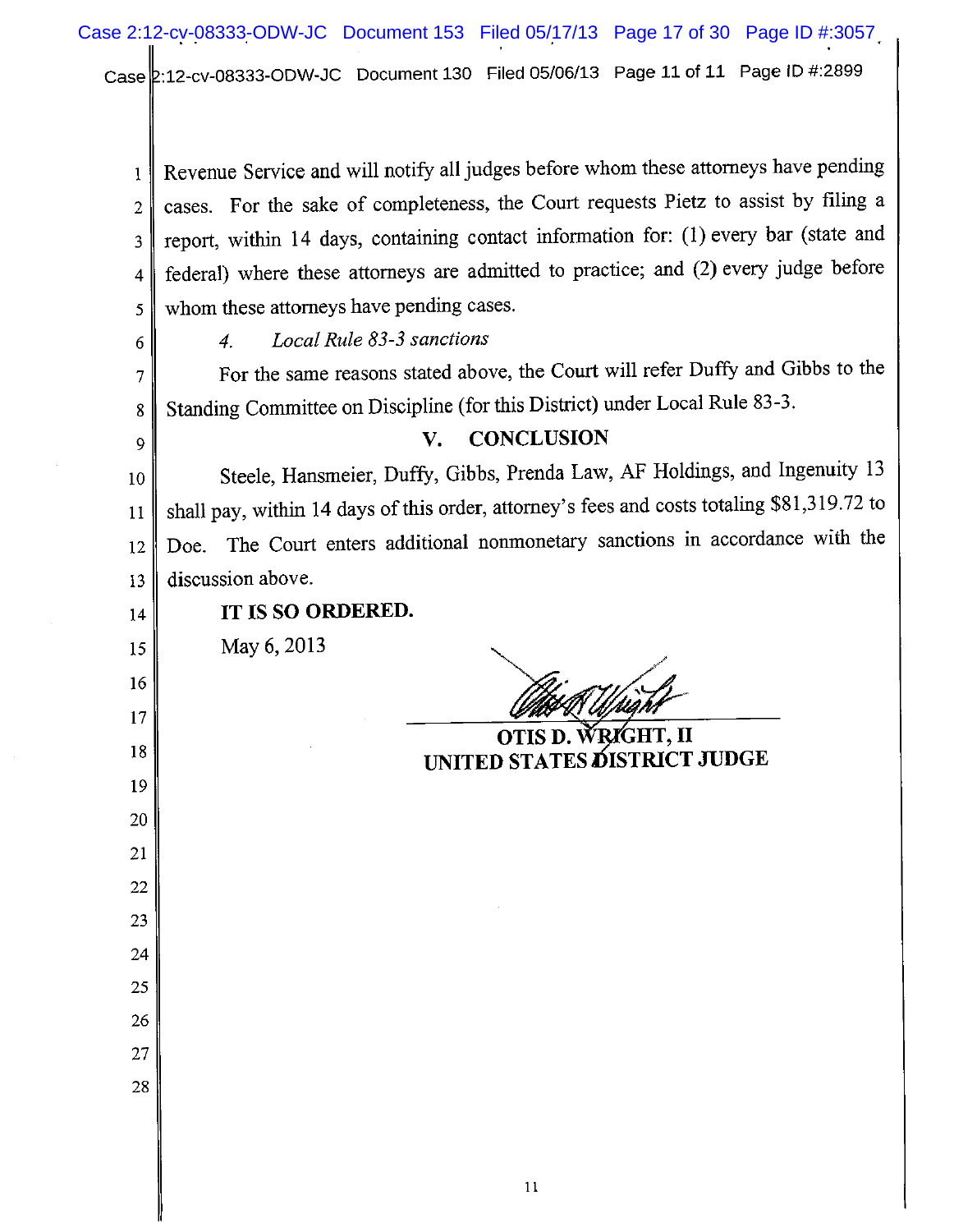Case 2:12-cv-08333-ODW-JC Document 153 Filed 05/17/13 Page 18 of 30 Page ID #:3058

المتعدد والمتحدث

 $\sim 10^{-1}$ 

 $\mathcal{L}^{\text{max}}_{\text{max}}$ 

 $\sim 10^{-10}$ 

 $\sim$   $\sim$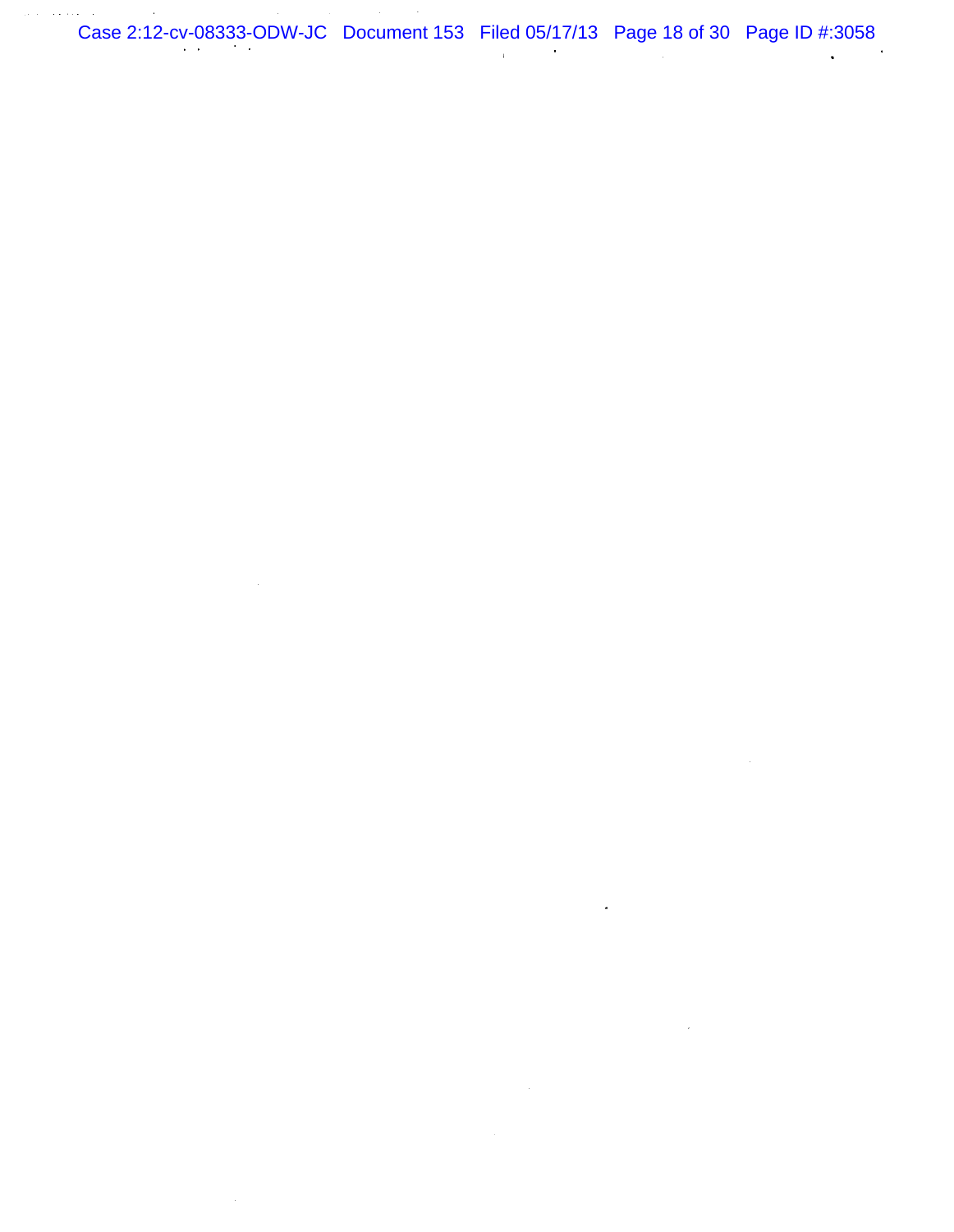Case 2:12-cv-08333-ODW-JC Document 153 Filed 05/17/13 Page 19 of 30 Page ID #:3059

# **EXHIBIT B**

### Case No.: 2:12-cv-08333-ODW-JC

## Dkt. Entry 116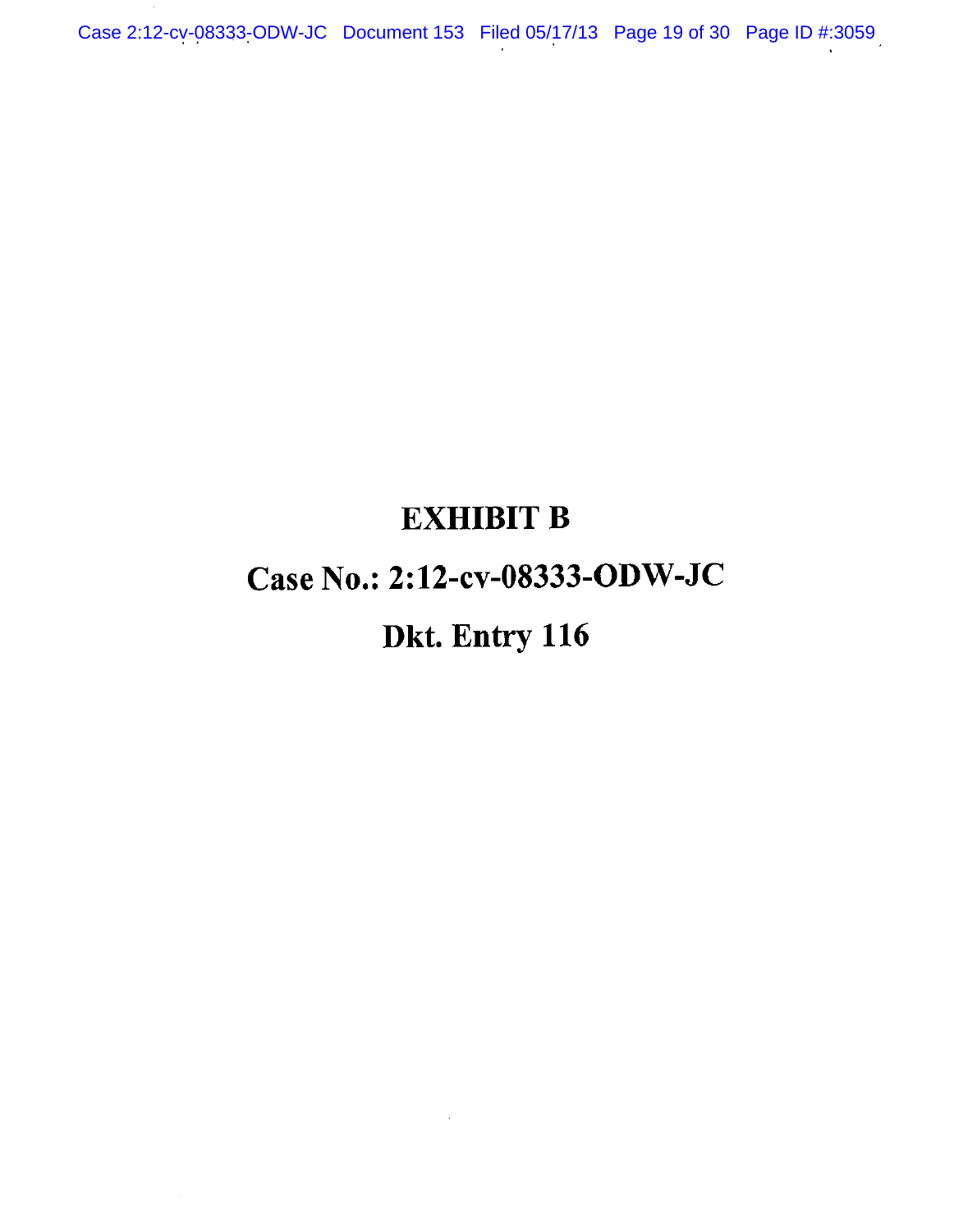|                |                                                                                                                                                                                                                                                                                                                                                                      | Case 2:12-cv-08333-ODW-JC Document 153 Filed 05/17/13 Page 20 of 30 Page ID #:3060              |  |
|----------------|----------------------------------------------------------------------------------------------------------------------------------------------------------------------------------------------------------------------------------------------------------------------------------------------------------------------------------------------------------------------|-------------------------------------------------------------------------------------------------|--|
|                |                                                                                                                                                                                                                                                                                                                                                                      | $\sharp$ ase 2:12-cv-08333-ODW-JC Document 116 Filed 04/11/13 Page 1 of 2 Page ID #:270 $\flat$ |  |
| 8              | Morgan E. Pietz (SBN 260629)<br>THE PIETZ LAW FIRM<br>3770 Highland Ave., Ste. 206<br>Manhattan Beach, CA 90266<br>mpietz@pietzlawfirm.com<br>Telephone: (310) 424-5557<br>Facsimile: (310) 546-5301<br>Nicholas Ranallo (SBN 275016)<br>371 Dogwood Way<br>Boulder Creek, CA 95006<br>nick@ranallolawoffice.com<br>Telephone: (831) 703-4011<br>Fax: (831) 533-5073 |                                                                                                 |  |
| 9<br>10        | Attorneys for Putative John Doe in 2:12-cv-08333-ODW-JC                                                                                                                                                                                                                                                                                                              |                                                                                                 |  |
| 11             | UNITED STATES DISTRICT COURT                                                                                                                                                                                                                                                                                                                                         |                                                                                                 |  |
| 12             |                                                                                                                                                                                                                                                                                                                                                                      | <b>CENTRAL DISTRICT OF CALIFORNIA</b>                                                           |  |
| 13<br>14<br>15 | INGENUITY 13, LLC, a Limited<br>Liability Company Organized Under<br>the Laws of the Federation of Saint                                                                                                                                                                                                                                                             | Case Number: $2.12$ -cv-08333-ODW(JCx)<br>Case Assigned to:                                     |  |
| 16             | Kitts and Nevis,                                                                                                                                                                                                                                                                                                                                                     | District Judge Otis D Wright, II                                                                |  |
| 17<br>18<br>19 | Plaintiff,<br>v.                                                                                                                                                                                                                                                                                                                                                     | Discovery Referred to:<br>Magistrate Judge Jacqueline Chooljian                                 |  |
| 20             | JOHN DOE,                                                                                                                                                                                                                                                                                                                                                            | Case Consolidated with Case Nos.:<br>2:12-cv-6636; 2:12-cv-6669; 2:12-cv-                       |  |
| 21             | Defendant.                                                                                                                                                                                                                                                                                                                                                           | 6662; 2:12-cv-6668                                                                              |  |
| 22<br>23       |                                                                                                                                                                                                                                                                                                                                                                      | ORDER GRANTING REQUEST FOR<br><b>LEAVE</b>                                                      |  |
| 24             |                                                                                                                                                                                                                                                                                                                                                                      | <b>TO FILE A REPLY</b>                                                                          |  |
| 25             |                                                                                                                                                                                                                                                                                                                                                                      |                                                                                                 |  |
| 26             |                                                                                                                                                                                                                                                                                                                                                                      |                                                                                                 |  |
| 27             |                                                                                                                                                                                                                                                                                                                                                                      |                                                                                                 |  |
| 28             |                                                                                                                                                                                                                                                                                                                                                                      | -1-                                                                                             |  |
|                |                                                                                                                                                                                                                                                                                                                                                                      | [PROPOSED] ORDER GRANTING<br>REQUEST FOR LEAVE TO FILE A REPLY                                  |  |
|                |                                                                                                                                                                                                                                                                                                                                                                      |                                                                                                 |  |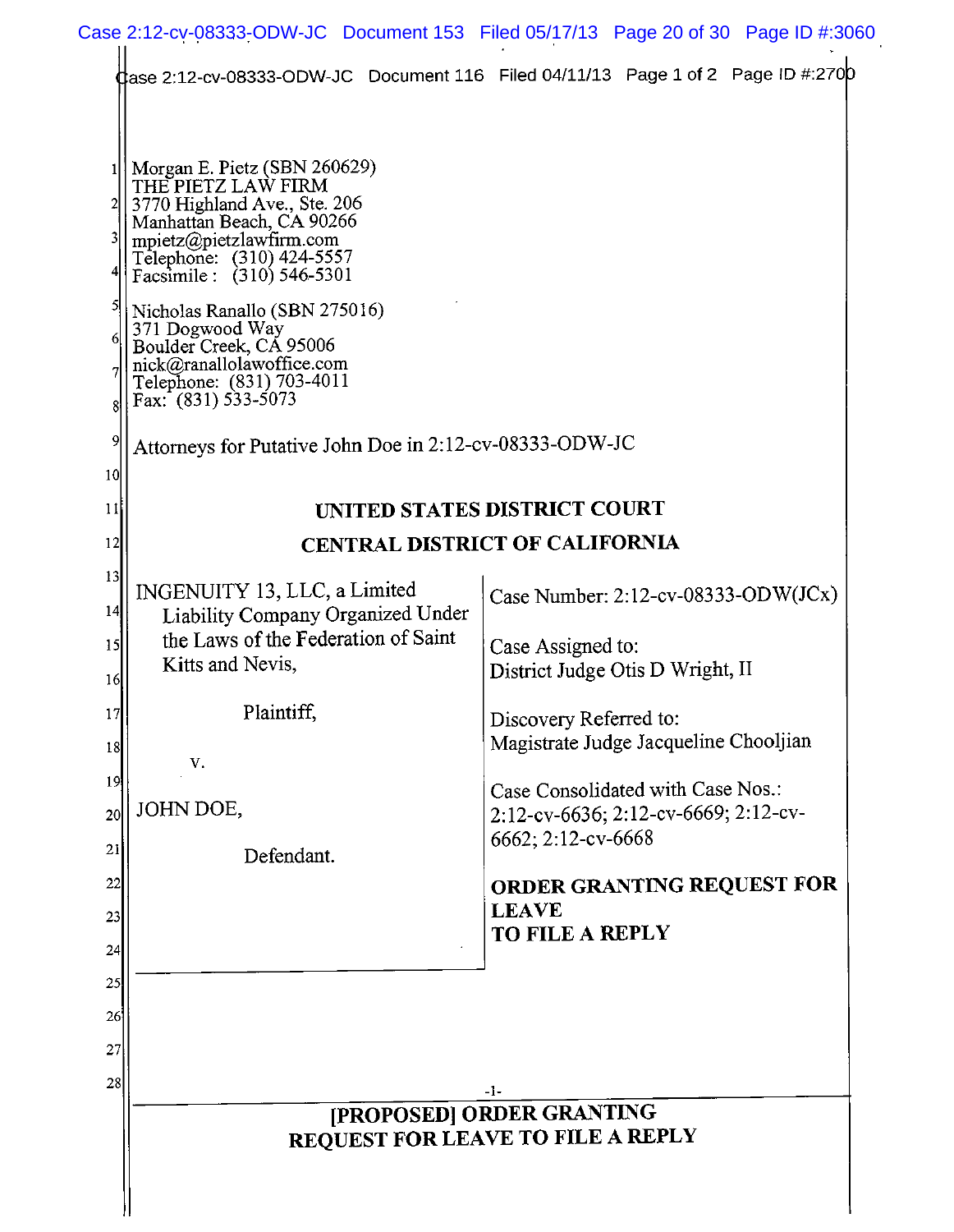| Case 2:12-cv-08333-ODW-JC Document 153 Filed 05/17/13 Page 21 of 30 Page ID #:3061 |                                                                                                  |  |  |
|------------------------------------------------------------------------------------|--------------------------------------------------------------------------------------------------|--|--|
|                                                                                    | $\rm{d}$ ase 2:12-cv-08333-ODW-JC Document 116 Filed 04/11/13 Page 2 of 2 Page ID #:270 $\rm{h}$ |  |  |
|                                                                                    |                                                                                                  |  |  |
| $\mathbf{1}$                                                                       | <b>ORDER</b>                                                                                     |  |  |
| $\overline{c}$                                                                     | On April 10, 2013, the putative John Doe in 2:12-cv-08333-DMG-PJW by                             |  |  |
| 3                                                                                  | and through counsel, requested leave to file a brief reply, of no more than 10 pages,            |  |  |
| 4                                                                                  | by Tuesday April 16, 2013, in response to the new information contained in the                   |  |  |
| 5                                                                                  | three Responses to the Order to Show Cause filed by counsel for Paul Duffy, Prenda               |  |  |
| 6                                                                                  | Law, Inc., and Angela Van Den Hemel (ECF No. 108); for Paul Hansemeier (ECF                      |  |  |
| 7                                                                                  | No. 109); and for John Steele (ECF No. 110).                                                     |  |  |
| 8                                                                                  | For good cause shown, it is hereby <b>ORDERED</b> that the putative defendant's                  |  |  |
| 9                                                                                  | request for leave to file a reply of no more than ten pages by Tuesday April 16, 2013            |  |  |
| 10                                                                                 | is GRANTED.                                                                                      |  |  |
| 11                                                                                 | SO ORDERED.                                                                                      |  |  |
| 12                                                                                 | rax <sub>bili</sub> ngr                                                                          |  |  |
| 13                                                                                 | By:<br>Dated: April 11, 2013                                                                     |  |  |
| 14                                                                                 | Hon. Otis D. Wright, II<br>United States District Judge                                          |  |  |
| 15                                                                                 |                                                                                                  |  |  |
| 16                                                                                 |                                                                                                  |  |  |
| 17                                                                                 |                                                                                                  |  |  |
| 18                                                                                 |                                                                                                  |  |  |
| 19                                                                                 |                                                                                                  |  |  |
| $20\,$                                                                             |                                                                                                  |  |  |
| 21                                                                                 |                                                                                                  |  |  |
| 22                                                                                 |                                                                                                  |  |  |
| 23                                                                                 |                                                                                                  |  |  |
| 24                                                                                 |                                                                                                  |  |  |
| 25                                                                                 |                                                                                                  |  |  |
| 26                                                                                 |                                                                                                  |  |  |
| 27<br>28                                                                           |                                                                                                  |  |  |
|                                                                                    |                                                                                                  |  |  |

# **EXAMPLE PROPOSED | ORDER GRANTING<br>REQUEST FOR LEAVE TO FILE A REPLY**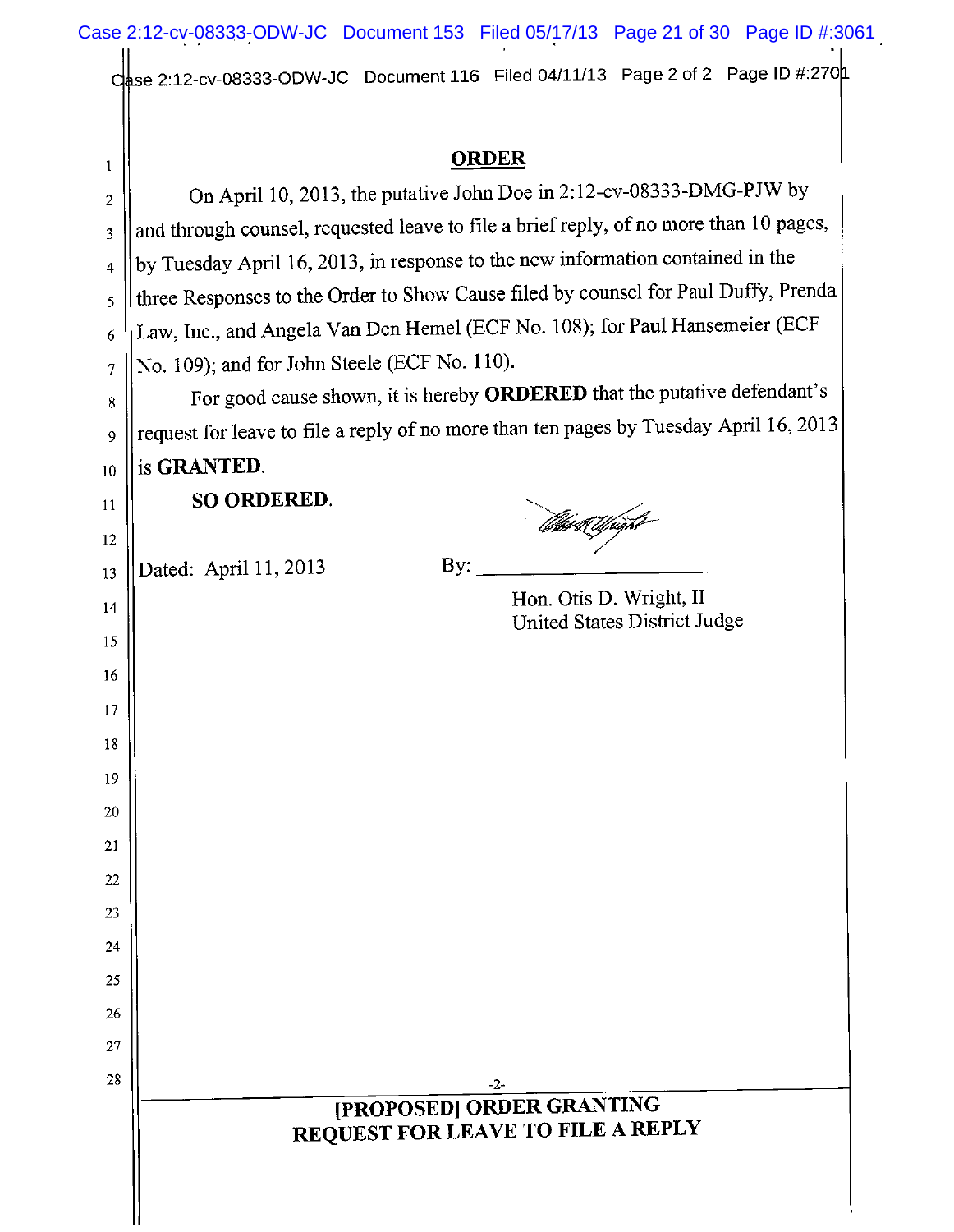$\frac{1}{2} \left( \frac{1}{2} \right)$ Case 2:12-cv-08333-ODW-JC Document 153 Filed 05/17/13 Page 22 of 30 Page ID #:3062

 $\frac{1}{2}$  and  $\frac{1}{2}$  are  $\frac{1}{2}$  . The set of the  $\frac{1}{2}$ 

 $\sim 10^{11}$  km  $^{-1}$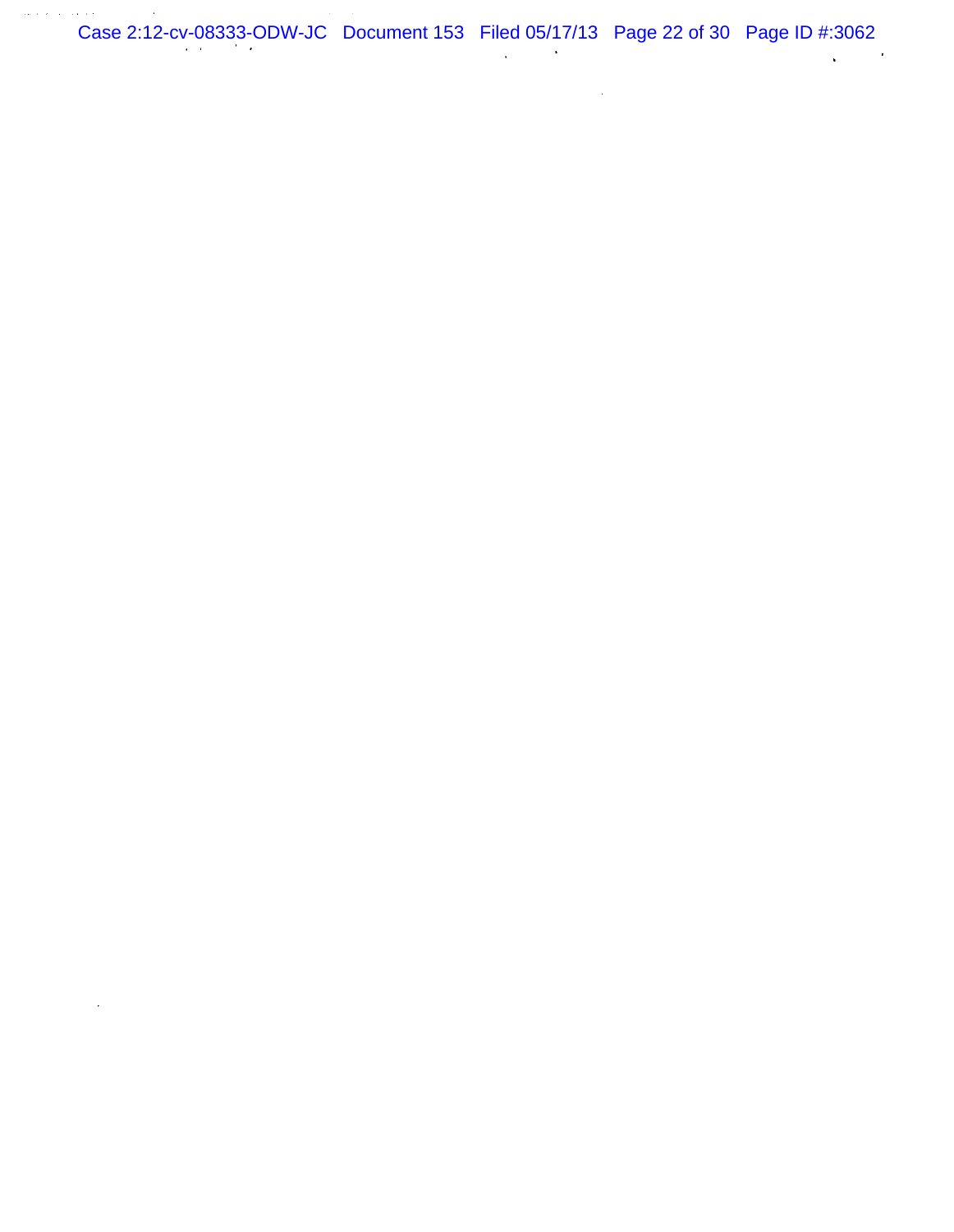Case 2:12-cv-08333-ODW-JC Document 153 Filed 05/17/13 Page 23 of 30 Page ID #:3063

### **EXHIBIT C**

### Case No.: 2:12-cv-08333-ODW-JC

### Dkt. Entry 86

 $\alpha$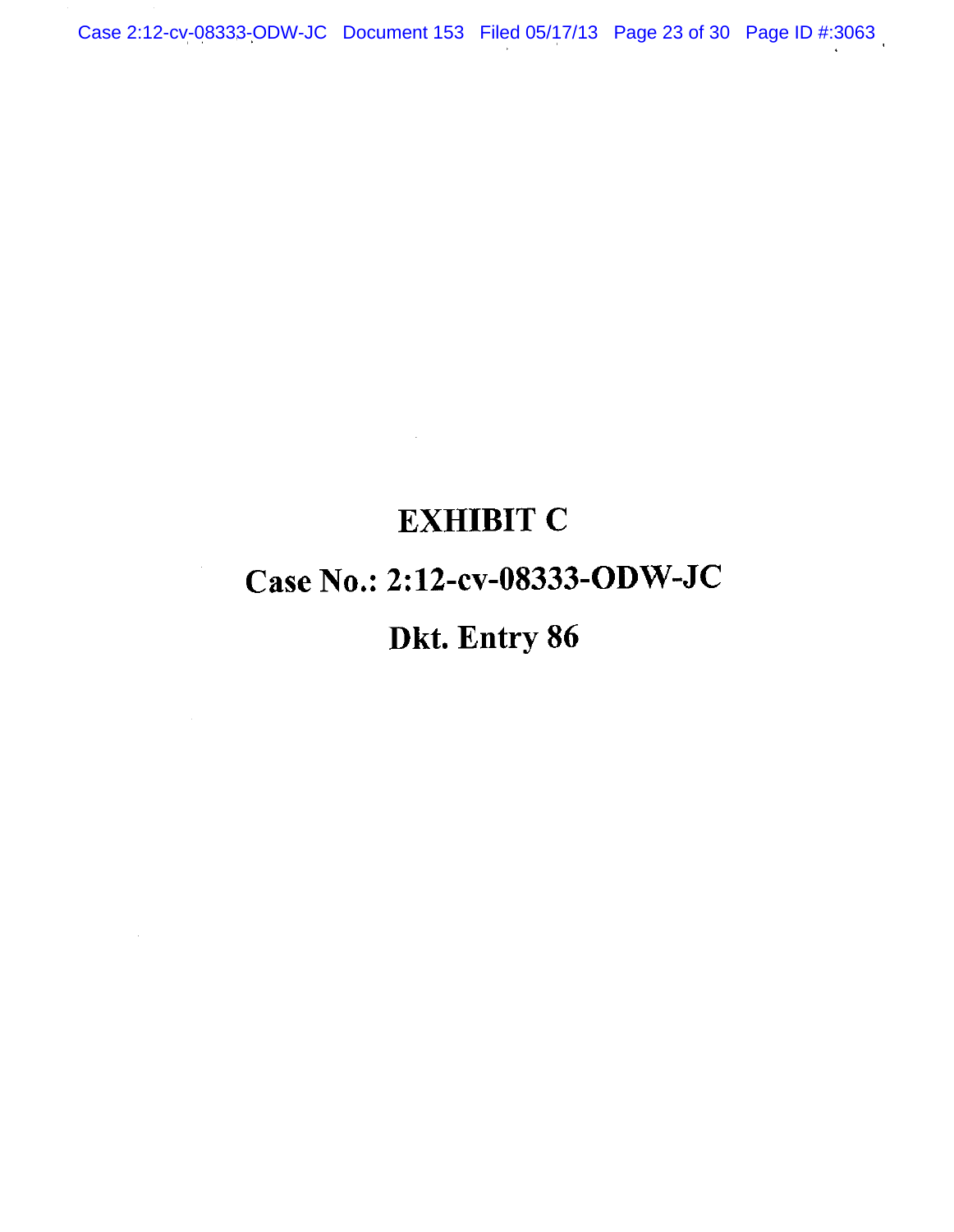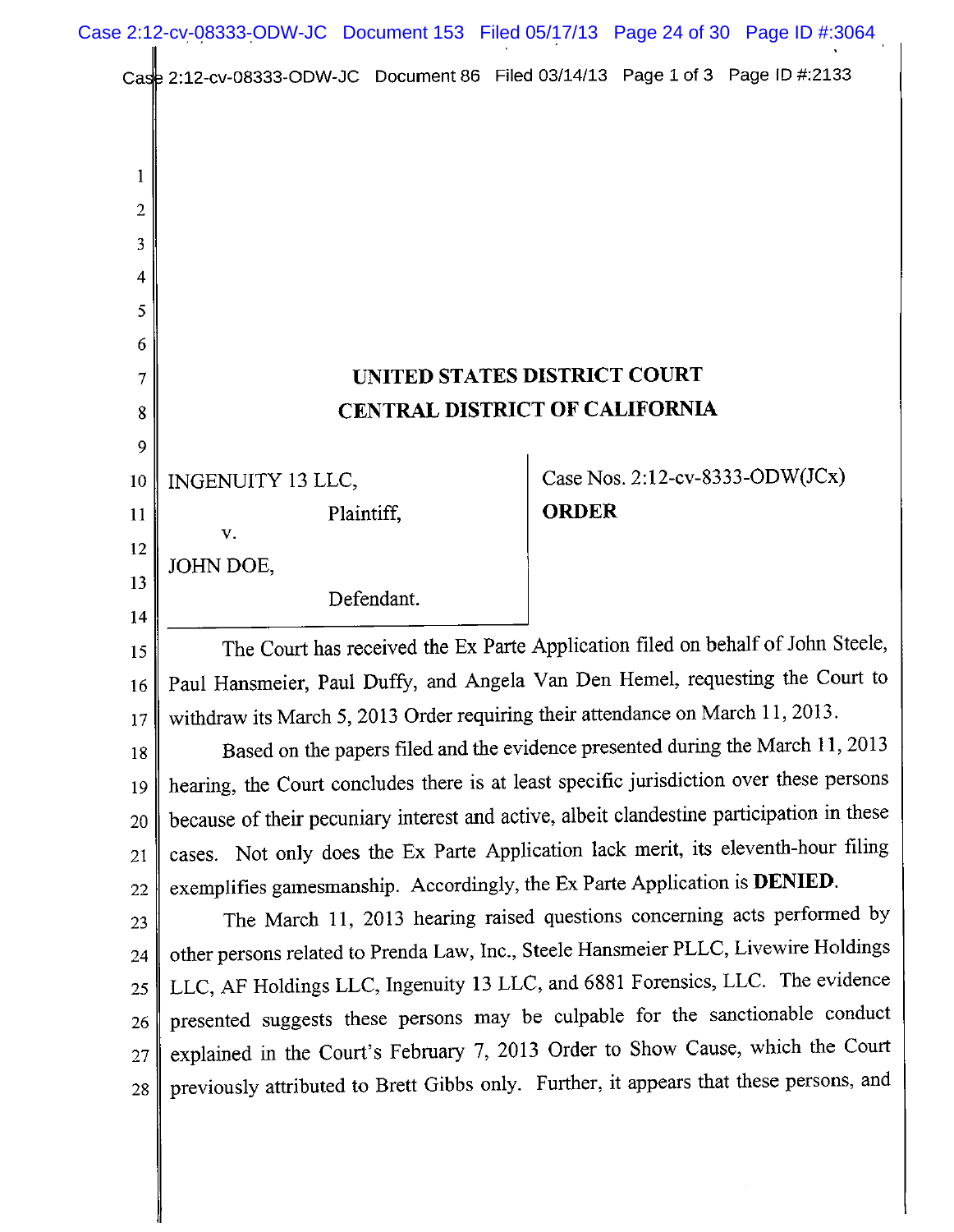their related entities, may have defrauded the Court through their acts and  $\mathbf{1}$ representations in these cases.  $\overline{2}$ 

Thus, the Court amends its February 7, 2013 Order to Show Cause (ECF  $\overline{3}$ No. 48) to include sanctions against the persons and entities in subparagraphs a-m  $\boldsymbol{4}$ below: 5

- John Steele, of Steele Hansmeier PLLC, Prenda Law, Inc., and/or  $a)$ Livewire Holdings LLC;
- Paul Hansmeier, of Steele Hansmeier PLLC and/or Livewire Holdings  $b)$ LLC;
- Paul Duffy, of Prenda Law, Inc.;  $c)$ 
	- Angela Van Den Hemel, of Prenda Law, Inc.;  $\mathbf{d}$
- Mark Lutz, of Prenda Law, Inc., AF Holdings LLC and/or Ingenuity  $e)$ 13 LLC;
- Alan Cooper, of AF Holdings LLC;  $\mathbf{f}$ 
	- Peter Hansemeier, of 6881 Forensics, LLC;  $g)$
- Prenda Law, Inc.;  $h)$ 16

6

 $\overline{7}$ 

8

9

10

11

 $12$ 

13

14

15

18

20

21

24

25

26

- Livewire Holdings LLC;  $\ddot{\mathbf{i}}$ 17
	- Steele Hansmeier PLLC,  $i)$
- AF Holdings LLC;  $\mathbf{k}$ 19
	- Ingenuity 13 LLC; and  $\mathbf{D}$
	- 6881 Forensics, LLC.  $m)$

These persons and entities are ORDERED to appear on March 29, 2013, at 22 10:30 a.m., TO SHOW CAUSE for the following: 23

- Why they should not be sanctioned for their participation, direction,  $1)$ and execution of the acts described in the Court's February 7, 2013 Order to Show Cause;
- Why they should not be sanctioned for failing to notify the Court of 2) 27 all parties that have a financial interest in the outcome of litigation; 28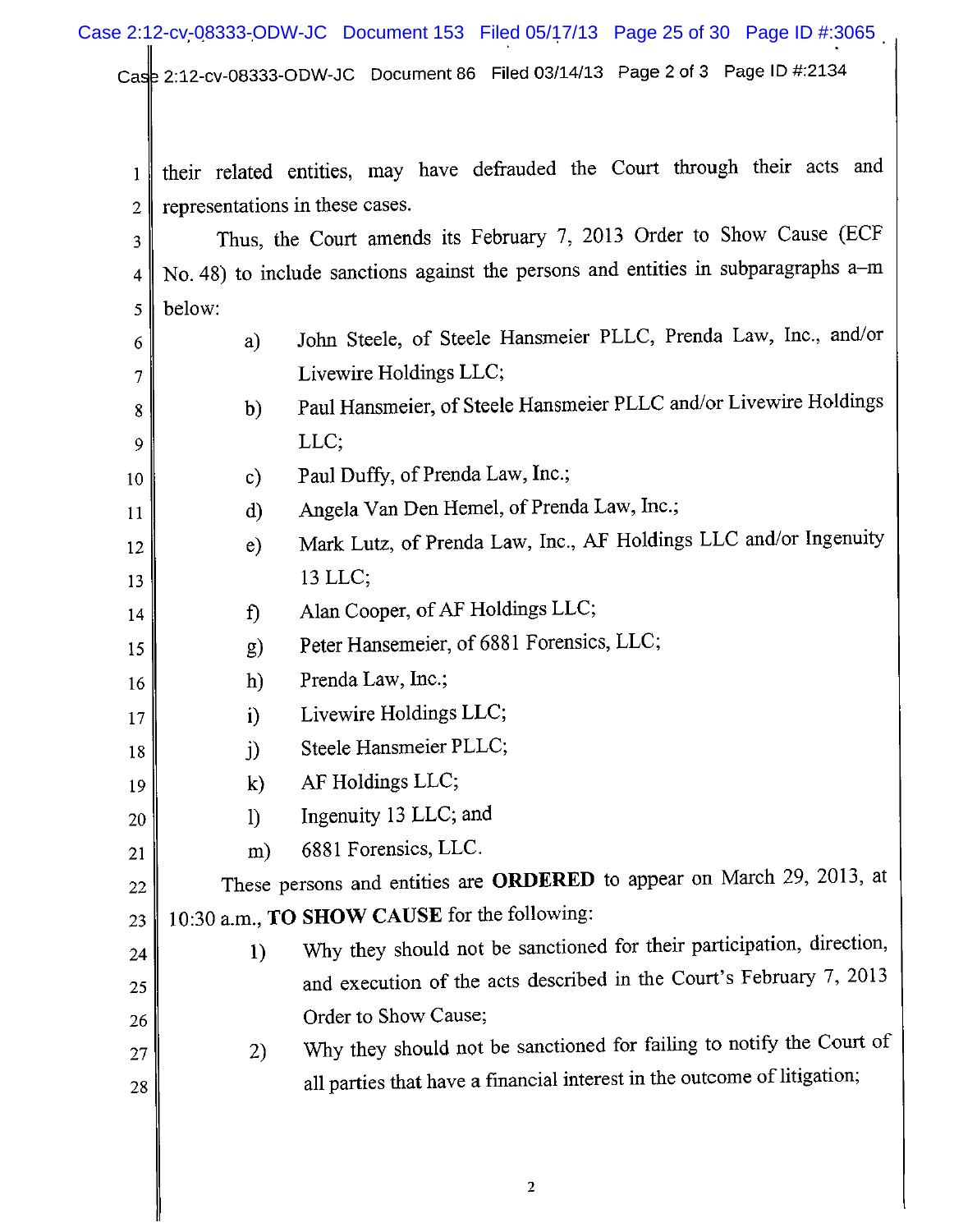- Why they should not be sanctioned for defrauding the Court by  $3)$ misrepresenting the nature and relationship of the individuals and entities in subparagraphs a-m above:
- Why John Steele and Paul Hansmeier should not be sanctioned for  $4)$ failing to make a *pro hac vice* appearance before the Court, given their involvement as "senior attorneys" in the cases; and
- Why the individuals in subparagraphs a-g above should not be  $5)$ sanctioned for contravening the Court's March 5, 2013 Order (ECF No. 66) and failing to appear on March 11, 2013.

Gibbs is ORDERED to serve a copy of this order on the persons and entities in 10 subparagraphs a-m above by March 15, 2013, and must file proofs of service with the  $11$ Court by March 18, 2013. Gibbs is further ORDERED to appear on March 29, 2013,  $12$ at 10:30 a.m. 13

No other parties are required to appear on March 29, 2013. If so desired,  $14$ Morgan E. Pietz and Nicholas R. Ranallo may appear on behalf of Defendant Doe. 15

Should the persons and entities in subparagraphs a-m above not appear on 16 March 29, 2013, the Court is prepared to draw reasonable inferences concerning their 17 conduct in the cases before the Court, including any inferences derived from their 18 failure to appear. Failure to comply with this order will result in the imposition of 19 sanctions. 20

21

22

23

24

25

26

27

28

 $\mathbf{1}$ 

 $\overline{2}$ 

3

 $\overline{4}$ 

5

6

 $\overline{7}$ 

8

9

**IT IS SO ORDERED.** 

March 14, 2013

HT. II **UNITED STATES DISTRICT JUDGE**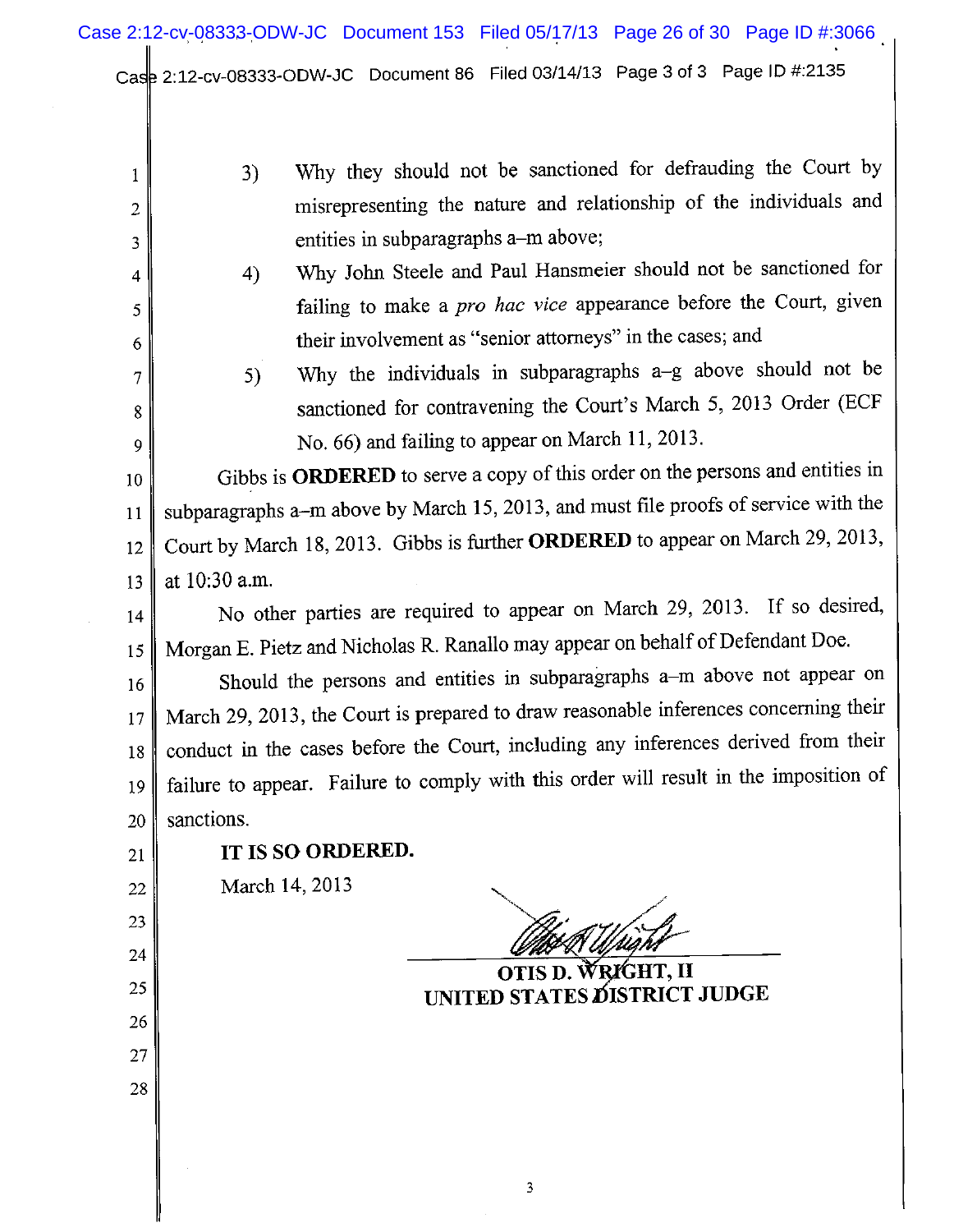Case 2:12-cv-08333-ODW-JC Document 153 Filed 05/17/13 Page 27 of 30 Page ID #:3067  $\mathcal{L}_{\text{max}}$  , where  $\mathcal{L}_{\text{max}}$  $\label{eq:2.1} \frac{1}{\sqrt{2\pi}}\int_{\mathbb{R}^{2}}\frac{1}{\sqrt{2\pi}}\int_{\mathbb{R}^{2}}\frac{1}{\sqrt{2\pi}}\int_{\mathbb{R}^{2}}\frac{1}{\sqrt{2\pi}}\int_{\mathbb{R}^{2}}\frac{1}{\sqrt{2\pi}}\int_{\mathbb{R}^{2}}\frac{1}{\sqrt{2\pi}}\int_{\mathbb{R}^{2}}\frac{1}{\sqrt{2\pi}}\int_{\mathbb{R}^{2}}\frac{1}{\sqrt{2\pi}}\int_{\mathbb{R}^{2}}\frac{1}{\sqrt{2\pi}}\int_{\mathbb{$  $\frac{1}{2}$  ,  $\frac{1}{2}$  ,  $\frac{1}{2}$ 

 $\mathcal{L}(\mathcal{A})$  .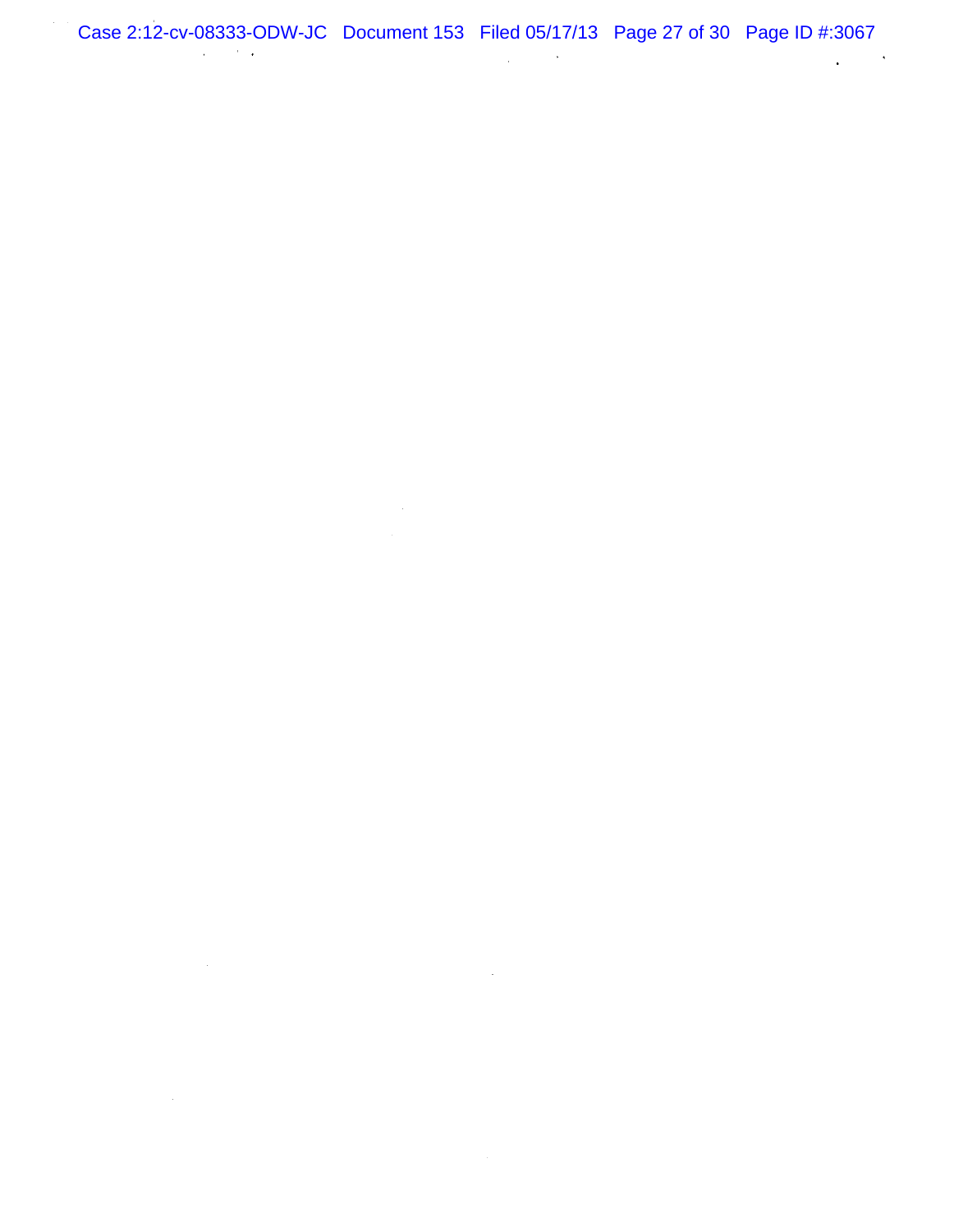Case 2:12-cv-08333-ODW-JC Document 153 Filed 05/17/13 Page 28 of 30 Page ID #:3068

# **EXHIBIT D**

### Case No.: 2:12-cv-08333-ODW-JC

### Dkt. Entry 66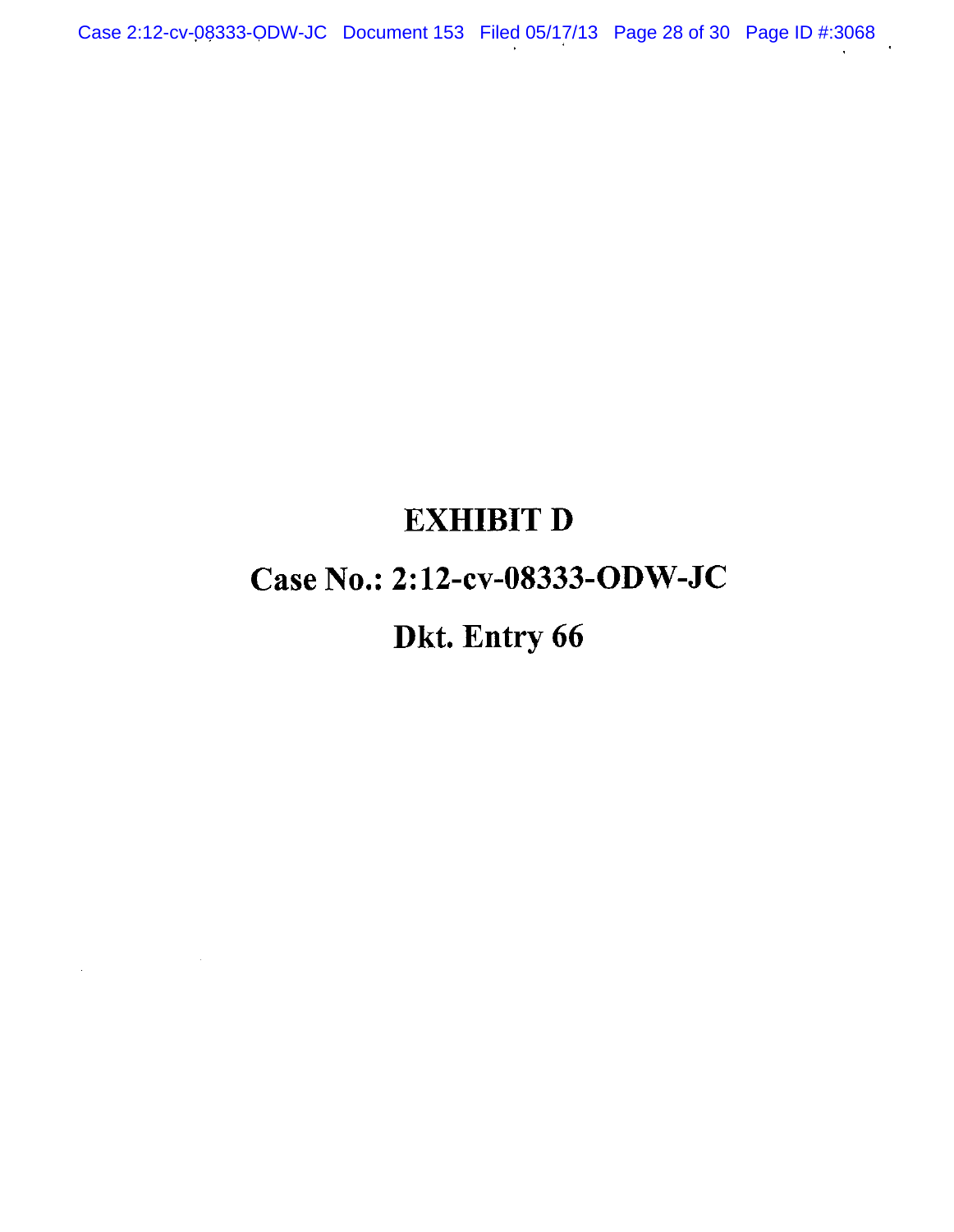| Case 2:12-cv-08333-ODW-JC Document 153 Filed 05/17/13 Page 29 of 30 Page ID #:3069 |                                                                                 |                                                             |                                                                                 |  |
|------------------------------------------------------------------------------------|---------------------------------------------------------------------------------|-------------------------------------------------------------|---------------------------------------------------------------------------------|--|
|                                                                                    |                                                                                 |                                                             | Case 2:12-cv-08333-ODW-JC Document 66 Filed 03/05/13 Page 1 of 2 Page ID #:1292 |  |
|                                                                                    |                                                                                 |                                                             |                                                                                 |  |
|                                                                                    |                                                                                 |                                                             |                                                                                 |  |
|                                                                                    |                                                                                 |                                                             |                                                                                 |  |
| 2<br>3                                                                             |                                                                                 |                                                             |                                                                                 |  |
| 4                                                                                  |                                                                                 |                                                             |                                                                                 |  |
| 5                                                                                  |                                                                                 |                                                             |                                                                                 |  |
| 6                                                                                  |                                                                                 |                                                             |                                                                                 |  |
| 7                                                                                  | UNITED STATES DISTRICT COURT                                                    |                                                             |                                                                                 |  |
| 8                                                                                  | <b>CENTRAL DISTRICT OF CALIFORNIA</b>                                           |                                                             |                                                                                 |  |
| 9                                                                                  |                                                                                 |                                                             |                                                                                 |  |
| 10                                                                                 | INGENUITY 13 LLC,                                                               |                                                             | Case Nos. 2:12-cv-8333-ODW(JCx)                                                 |  |
| 11                                                                                 |                                                                                 | Plaintiff,                                                  | <b>ORDER</b>                                                                    |  |
| 12                                                                                 | V.<br>JOHN DOE,                                                                 |                                                             |                                                                                 |  |
| 13                                                                                 |                                                                                 | Defendant.                                                  |                                                                                 |  |
| 14                                                                                 |                                                                                 |                                                             |                                                                                 |  |
| 15                                                                                 |                                                                                 |                                                             | In light of the parties' recent representations made in response to the Court's |  |
| 16                                                                                 |                                                                                 | Order to Show Cause, the Court hereby orders the following: |                                                                                 |  |
| 17                                                                                 | 1)                                                                              |                                                             | The following persons are hereby <b>ORDERED</b> to appear on March 11,          |  |
| 18                                                                                 | 2013, at 1:30 p.m.:                                                             |                                                             |                                                                                 |  |
| 19                                                                                 | a)                                                                              |                                                             | John Steele, of Steele Hansmeier PLLC and/or Livewire Holdings                  |  |
| 20                                                                                 |                                                                                 | LLC                                                         |                                                                                 |  |
| 21                                                                                 | Paul Hansmeier, of Steele Hansmeier PLLC and/or Livewire<br>b)<br>Holdings LLC; |                                                             |                                                                                 |  |
| 22<br>23                                                                           | Paul Duffy, of Prenda Law, Inc.;<br>$\mathbf{c}$                                |                                                             |                                                                                 |  |
| 24                                                                                 | Angela Van Den Hemel, of Prenda Law, Inc.;<br>d)                                |                                                             |                                                                                 |  |
| 25                                                                                 | Mark Lutz, CEO of AF Holdings LLC and Ingenuity 13 LLC;<br>$\epsilon)$          |                                                             |                                                                                 |  |
| 26                                                                                 | Alan Cooper, of AF Holdings LLC;<br>f                                           |                                                             |                                                                                 |  |
| 27                                                                                 | g)                                                                              |                                                             | Peter Hansemeier of 6881 Forensics, LLC; and                                    |  |
| 28                                                                                 | h)                                                                              |                                                             | Alan Cooper, of 2170 Highway 47 North, Isle, MN 56342.                          |  |
|                                                                                    |                                                                                 |                                                             |                                                                                 |  |

 $\ddot{\phantom{0}}$